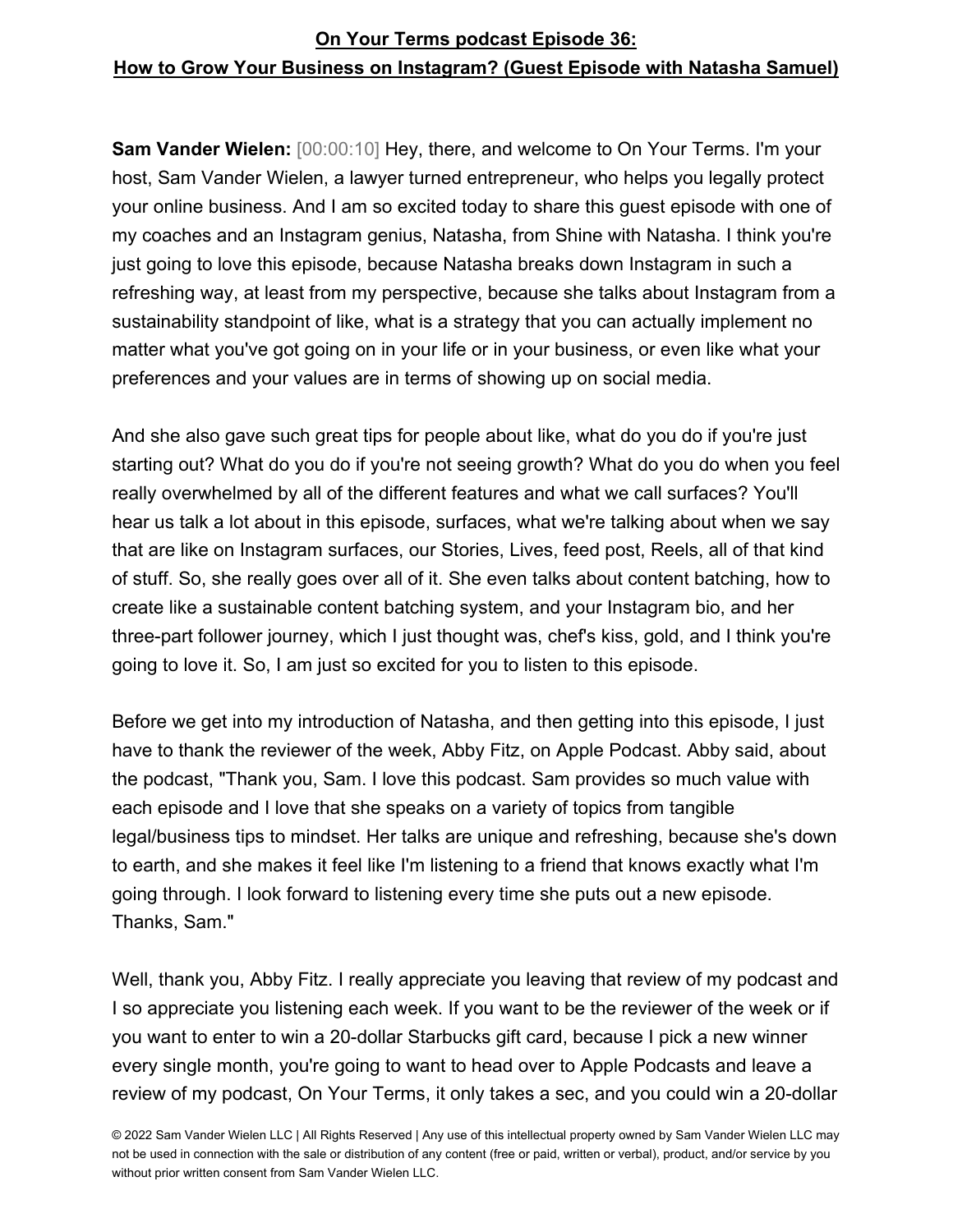Starbucks gift card or a shoutout on a future episode.

With that, I am so excited to introduce to you Natasha of Shine with Natasha. Natasha is the host of the Shine Online podcast and an Instagram strategist that helps small businesses shine online. Through intensive strategy days, digital resources, and education, Natasha helps you build your brand on the gram with a video strategy that is fulfilling and fun without the overwhelm. I'm so excited for you to listen to this episode. Make sure you listen all the way through, because she's also got an epic freebie for you at the end, a free video series for you.

And I would also love if you send me a DM on Instagram at Sam Vander Wielen, let me know what you thought about this episode, what was your number one takeaway. I know Natasha will love to hear from you as well if you found her through the podcast, but I'd really love to know if this was helpful for you. And even if you're going to go off and implement a new Instagram strategy from it, I love hearing from you about that. So, with that, let's get into my very fun Instagram convo with Natasha.

Hey, Natasha, and welcome to On Your Terms.

**Natasha Samuel:** [00:03:44] Thanks for having me, Sam. I'm excited.

**Sam Vander Wielen:** [00:03:46] Oh, I'm so excited for you to be here. I'm just so excited for everybody to have the opportunity to listen to you and to be taught by you. For full disclosure, I am one of Natasha's clients, and I learned so much from her, and she's my go-to for learning all about Instagram, so I'm really excited to dive in with you today.

**Natasha Samuel:** [00:04:05] Yeah, and you're killing on Instagram. I love seeing all your content, so yeah, I can't wait to talk about all things Instagram.

**Sam Vander Wielen:** [00:04:12] I know, right? Yeah. Well, hey, my taxes Reel from yesterday, I was doing good. I was like, I was laughing about that, I was like, of course, I don't even do anything about that, but that goes well. Yeah, it's fine. It's all value. So, I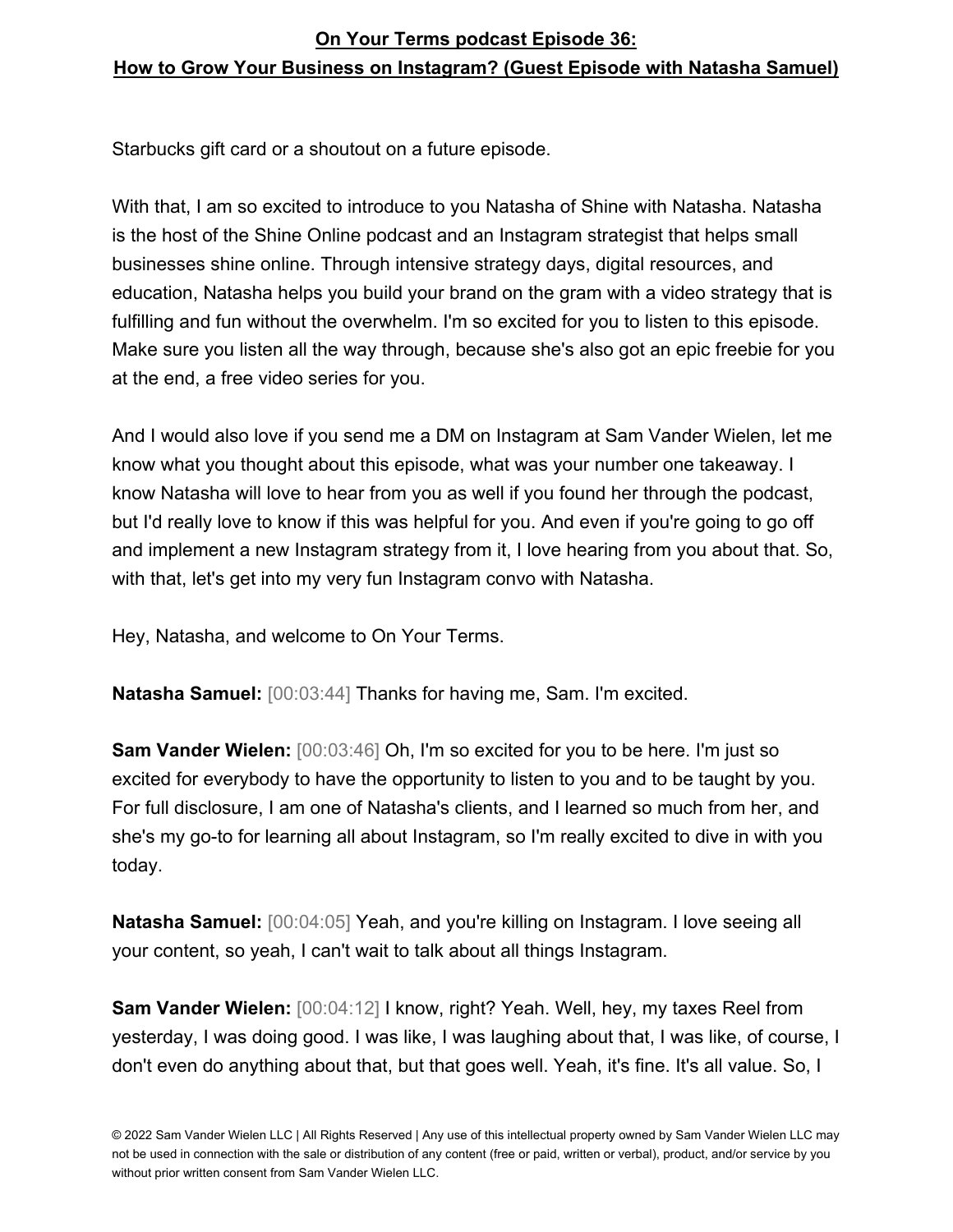was thinking it would be helpful for you to just share a little bit with everybody about who you are, how you got here, and how you work with people now.

**Natasha Samuel:** [00:04:33] Definitely. Yeah. So, my name's Natasha of Shine with Natasha. I'm an Instagram strategist now, which takes route in a lot of different ways, education, programs, speaking, content creation. And I started my business while I was still in college, kind of feeling lost, confused, what's next? And I was really inspired by one of my internships. She was a woman that worked in digital marketing, which I had never heard about, and she had her own remote business, and it was just her, and I never heard of that either.

And so, she kind of gave me the push and inspiration to start my own thing. And so, I started out with social media management. So, I worked with a lot of different types of clients, some had services, some were personal brands, some had physical products. And so, I really grew my skills in all things content creation, Instagram strategy, and also started to build my own brand as well.

And so, yeah, that kind of led to the pivot that I am now, of really helping with the strategy side of things and helping people, whether they have teams that are implementing for them or they're still DIY-ing everything. And in video, showing up with confidence is definitely what I like to lean into, and something that's sustainable, and fun, and enjoyable, because I know social media can feel like it's draining from our businesses more than it is giving really great results. So, that's kind of what I focus on with my clients and community.

**Sam Vander Wielen:** [00:05:53] Yeah, I love that. And I think like I know my community is going to be so happy to go now and follow you on Instagram, and watch your stuff, and buy your stuff, because you just have such a beautiful approach to Instagram, in that it's not this like rah, rah, super polished, like perfect thing, and you focus on value, and creating community, and creating evergreen content, which is something I'm really passionate about. So, I think it's awesome and you're a breath of fresh air, that's for sure.

## **Natasha Samuel:** [00:06:20] Thank you.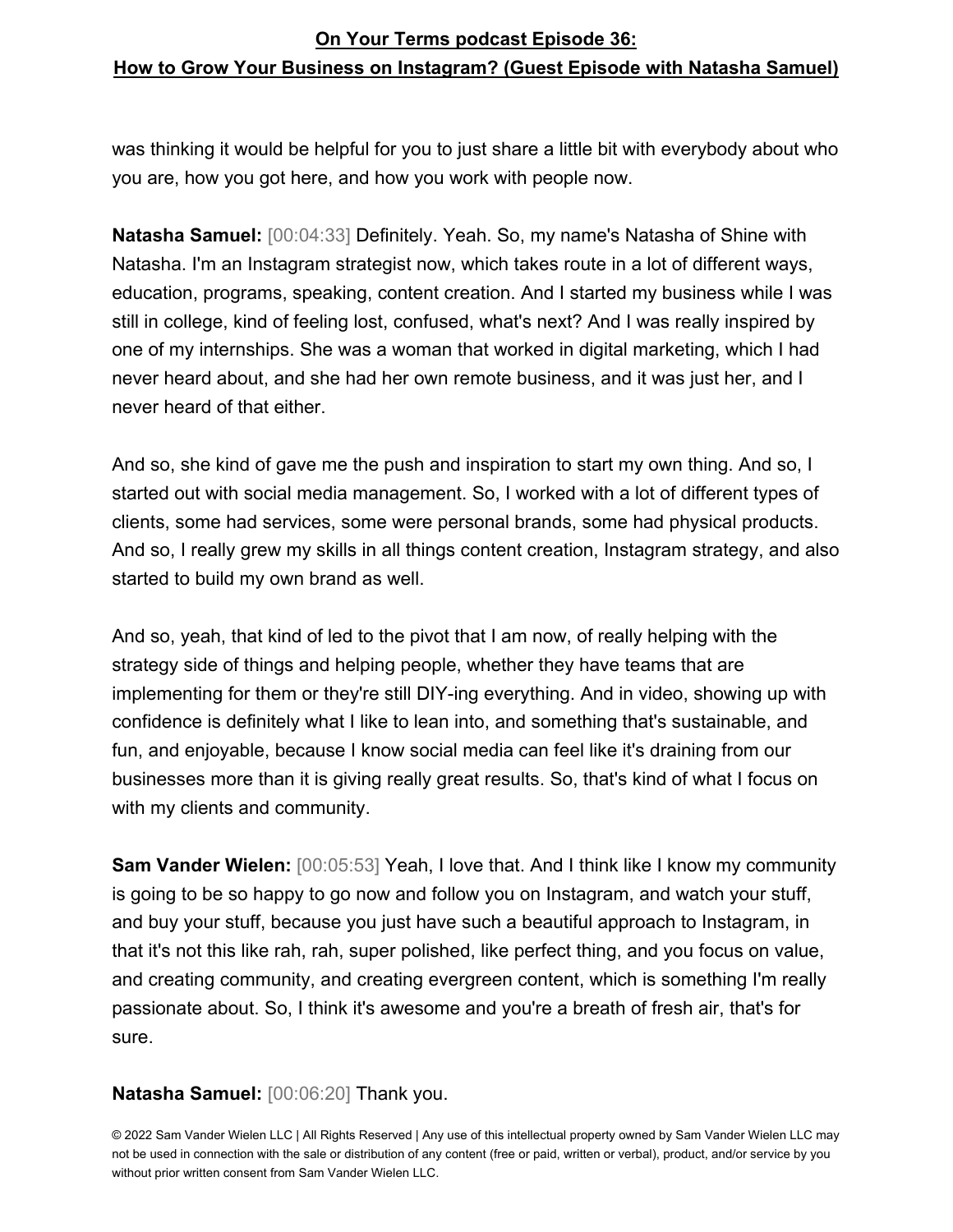**Sam Vander Wielen:** [00:06:21] Yes. So, I thought that it would be helpful for you to start out by just sharing with everyone, why is Instagram, in particular, a place for our listeners to show up, and help market and promote their businesses? Like what can they do on Instagram that they might not be able to get from some other platform?

**Natasha Samuel:** [00:06:41] Absolutely. And I think the thing that makes Instagram so overwhelming, which is actually one of my favorite parts, is that there are so many different surfaces to leverage on the platform, which I know we'll get into a little bit later. But you can create in so many different ways, which really gives a dynamic experience with your brand. It's not just short-form video. It's not just long-form video. It's not just tweets and words.

Like it's really a dynamic experience, where you can leverage the surfaces in a lot of really unique ways. So, I would say that's definitely one of my favorite parts. But when I think about all the social media platforms, I think YouTube and TikTok are getting like a lot of the spotlight right now, and I love both of those platforms for different reasons, but I think those platforms often have this consumption and discoverability part of them.

But with Instagram, I feel like with how DMs are set up, and the Lives, and the comment sections, that you really can engage and connect deeper with the brands that you connect with. And I find people all the time on TikTok, I'm like, wow, this is such a great product, or idea, or creator, but I always go over to Instagram to really connect with them deeper. And I think that's what a lot of business owners are really trying to do, and Instagram's just an amazing vessel to do that.

**Sam Vander Wielen:** [00:08:01] Yeah. I could see that, because it's like because of all those different services, which by the way, whenever we say surfaces, we mean like Lives, posts, Stories, feed, whatever, like all the different places you can appear on Instagram. But I think like that helps you to get a more holistic picture of someone, whether you would really then want to take the leap to work with them. I don't know if that's how you feel about Instagram, versus like a TikTok, for example.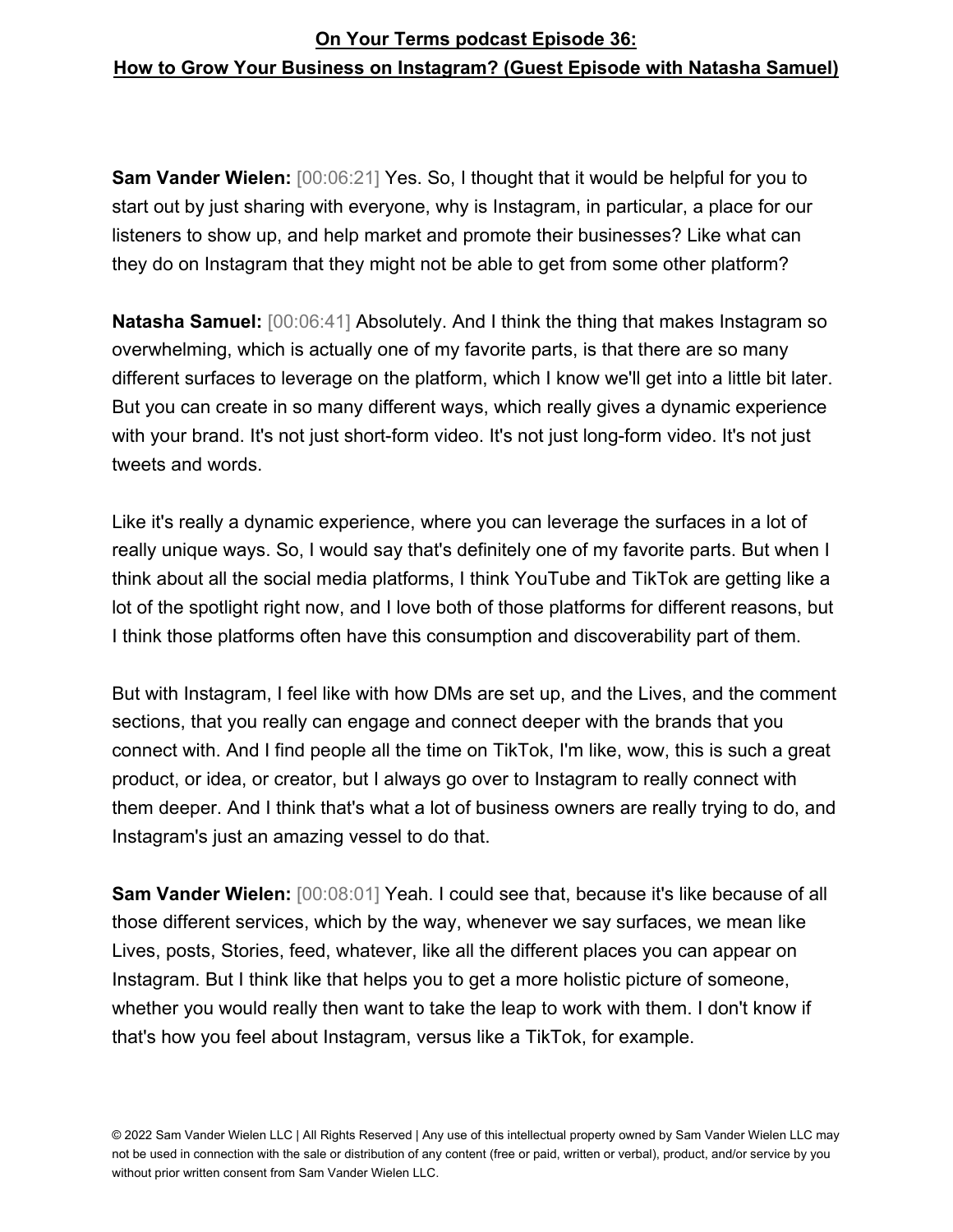**Natasha Samuel:** [00:08:26] Absolutely. And I think like sometimes, a TikTok, you can see something, you're like, oh, I need this, and you're maybe ready to buy or check something out, but I think that with Instagram, a lot of people need a lot of touchpoints with your brand to not only trust you, but to get to the point where they're even considering purchasing something, because they might have a problem and not even know it until they see your valuable content, and your education, and all those dynamic things that you can do and create on Instagram. So, I really do think it's definitely still the top tier in terms of social media, and it's definitely a non-negotiable with all the options they have for different types of brands.

**Sam Vander Wielen:** [00:09:04] Yeah, for sure. And what about somebody who's a bit smaller on Instagram or like just getting started on Instagram has now chosen to like focus on it to grow it, is it still possible to grow on Instagram? Should that even be our goal? Is growth the goal? What's the goal there?

**Natasha Samuel:** [00:09:21] Yeah, that's such a great question. So, I think if you are newer, definitely, a really natural goal is that you want to build some type of community, keeping in mind, community can be small and still convert. One of my clients, I think she had maybe like 500 followers at one time, and she was making high ticket sales in her business at that time with a small, engaged audience of all the right people.

And I think even as someone who's grown my platform a lot, and like if you're an Instagram follower, I love you guys, but it becomes a lot when you have like a lot of people, which I know you know as well. So, more isn't always better. So, really, yes, I think focusing on growing and getting in front of the right people is absolutely something you can still achieve. I think Reels have made that even more accessible, but collaborations is something else I really like for maybe doing Lives, takeovers, collaborative content on the feed.

So, I think there's a lot of ways that you can grow organically on Instagram. But I also would challenge people, if you already maybe have a small following, that maybe your goal isn't looking for new people, but it's maybe focusing on the people you already have and nurturing them really, really well. I feel like we're often like looking out on the horizons versus looking at what's right in front of us, so I think that growing is a really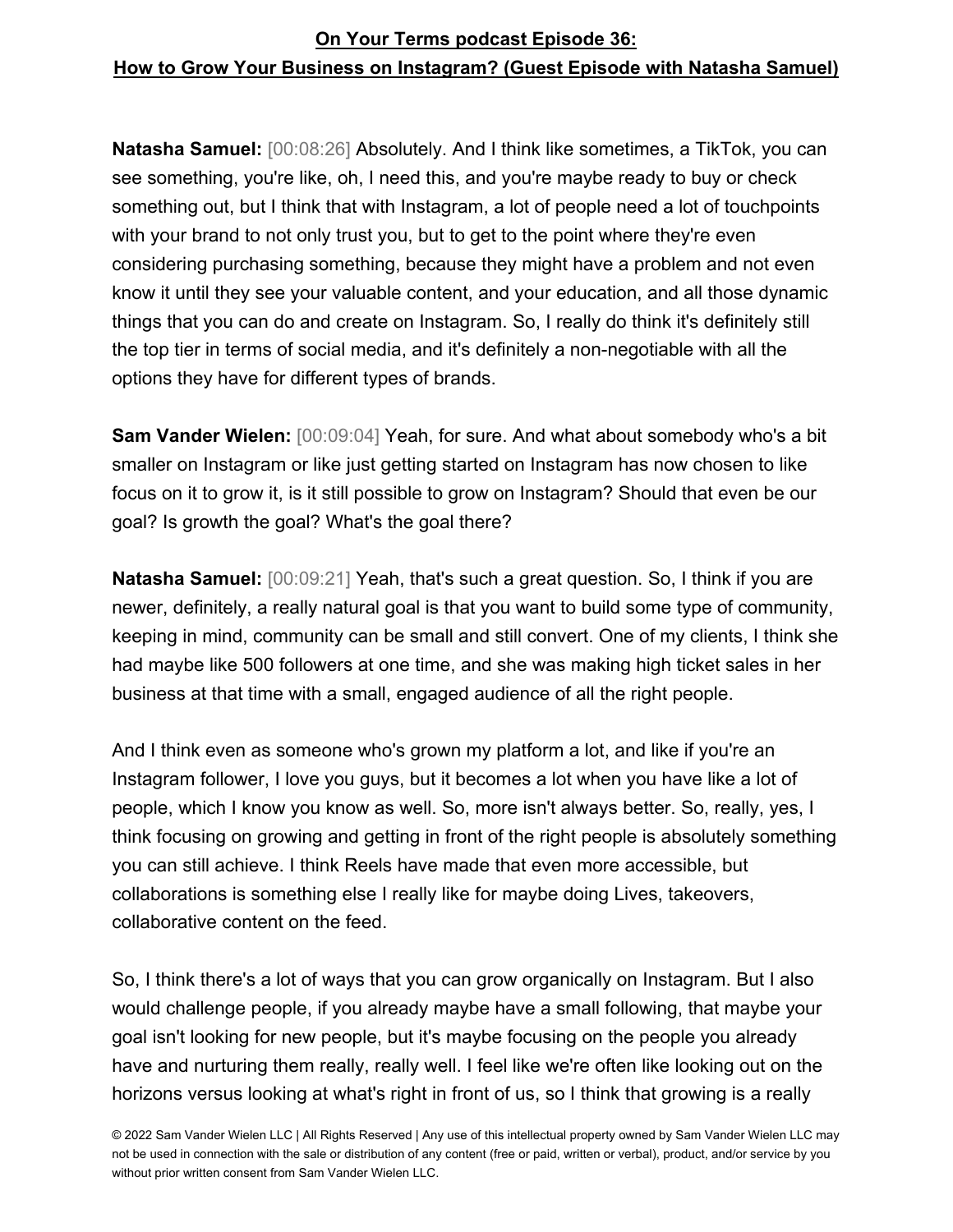great goal, but nurturing your current community is also a really great goal on Instagram. Those are kind of the two main places people can kind of focus their energy on.

**Sam Vander Wielen:** [00:11:02] Yeah, for sure. And I talk about that on the podcast a lot from like the business perspective that as the business has grown, I've actually focused a lot on nurturing current clients. I have a whole podcast episode dedicated to why you should treat your clients like the Olive Garden does, like once they're in, they're family, because it pays back better dividends than like trying to constantly go back. And I don't mean just selling your clients more stuff, by the way.

I also mean making them fans of your work so that they go tell other people, because that helps, too. But I'm thinking like as somebody listening to this and they're thinking, okay, so now, Natasha's told me like I have to nurture the audience that I have. Maybe I get growth from it, right? But in terms of connecting with them in a deeper way, what kind of content should they be creating then on Instagram, particularly for coaches and service providers who are bulk of my listeners?

**Natasha Samuel:** [00:11:53] Absolutely. I think we often hear niche all the time, and I don't think you have to niche down to the most specific thing ever, but I do think you need to focus on a few categories of content that you want to be creating on. Content pillars is what they're often called in the space. Essentially, I like to pick five pillars, or buckets, or categories that you really want to build all of your content around.

And this ensures that you're not just talking about your offer, not just talking about what you do, but you're really creating an experience with your brand. Because if all I talk about was Instagram on my Instagram page, I would be boring. I wouldn't even want to consume my own content. And where that really starts for people that are listening is really think of that ideal follower. What do they do? How are they consuming content? What problems do they need help with? Where are they on their journey with what you are going to help them with? And what are maybe some mutual interests?

For example, I talk about Instagram, but business is a very natural part of that, because I speak to business owners. If I spoke to content creators, that would be a whole other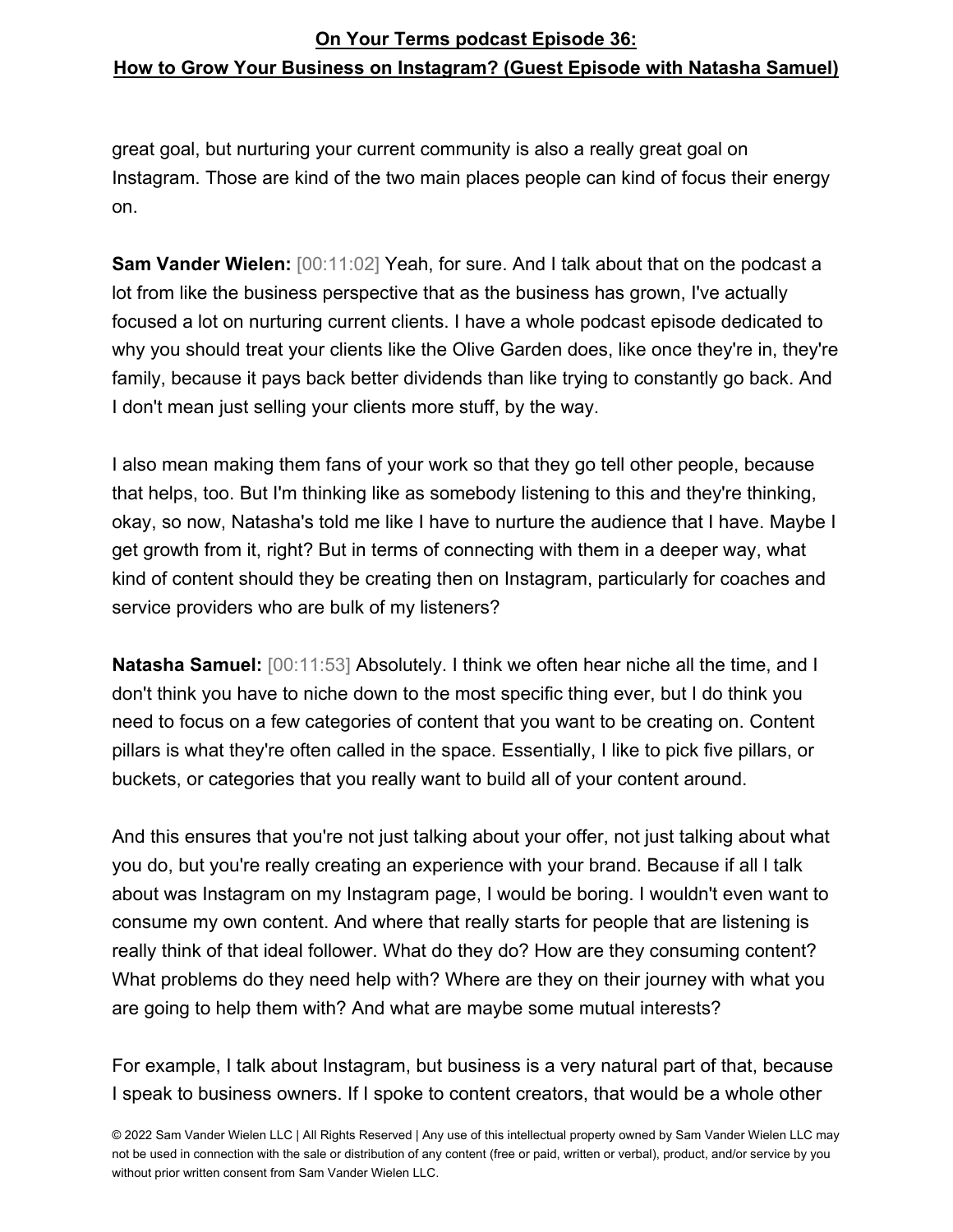pillar, but that's not something I specifically do. Another connection point is morning rituals, mental health. I share my matcha. I share my office space. All of those are things that I have intentionally chosen to share, which also kind of gives you that permission that you don't need to share everything, right?

It's about choosing the very specific, intentional things that you want to share that essentially create your brand. So, if we kind of look at your five content pillars, there's probably going to be two, maybe three that are the most obvious ones. They're like your expertise. There's that kind of niche word, I guess you could say, like where you really want to focus on in terms of your Instagram strategy.

And to my best ability, you really want to think about how you can get really specific, because for example, there are so many people that do Instagram, but I focus on video, and I focus on sustainable content creation, and really figure out, what are the things you want to lean into to really promote your own values, and methodologies, and processes really clearly in your content? And then, from there, you're going to add in those maybe shoulder industry things.

Maybe it's like a—for me, Instagram and business or Instagram and email. So, figuring out what that maybe related topic is, and then chances are, you probably have like a little personal bucket, that's where you'll add those little connection points. So, that's kind of what I like to think about. There's not just like one thing. It's kind of like an array of things that creates a really fun experience for your brand and I feel like it also makes it where you don't feel limited to only talk about one thing.

**Sam Vander Wielen:** [00:14:33] Yeah, which is really freeing, and I know a lot of people want that. I call this the umbrella content method, where like your main pillar is like the handle, and then you have these little spokes that are like related, but they're like branches off of what you do, and that's very helpful, because I, as well as Natasha, would be bored out of my mind if I talked about legal stuff all day long, which is why I did a taxes thing yesterday.

So, I just like to talk about other things, but yeah, all, I guess, with that ideal customer in mind, of like, how else is this helpful and relevant to them? Yeah. One thing that I tend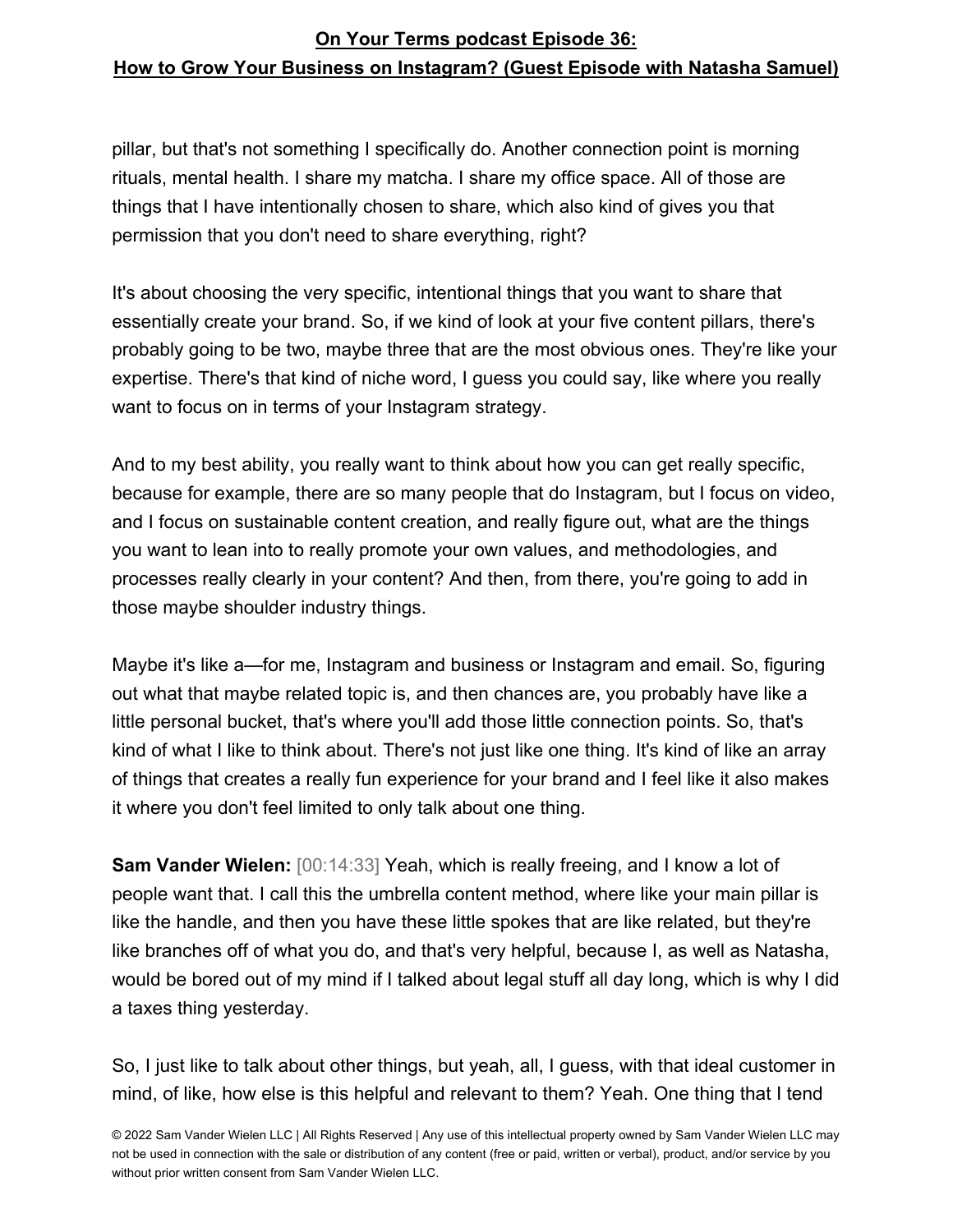to hear a lot, especially like from my customers, is that they like to—I have kind of people in two camps. So, they like to, on the one hand, post a lot of the personal content, so more of the matcha morning ritual, that kind of stuff content. But then, when it comes to creating the like, here are three steps to whatever, people don't want to do that quite as much.

On the flip side, I also have people in my community who will say, "I just don't want to show up personally. I don't want it to be about me. I want it to be about my work." And they, sometimes, won't even have a picture of themselves on their Instagram. I have pretty strong opinions, and I have talked about it with them, about like how well maybe you can do on a platform like that, but I'd be so curious what some of your thoughts and opinions are for people in both of those camps.

**Natasha Samuel:** [00:15:47] Definitely. And I think it's about meeting in the middle for both of those, because on social media, more and more people are just wanting to connect with other people, and I think that's where bigger brands either completely miss the mark or they do it just right, of understanding that their team, their community, their founders need to be on social media. I need to know who I'm investing in, who else is a part of that community, who else is using, or wearing, or featuring that product.

So, I think we need to think about it in the same way. Especially as coaches and service providers, what makes you, you is what makes you different from someone hiring the other person. And that's like in a really good way, of like, if someone doesn't like a casual vibe, maybe like really hate yellow, like all those different types of things might mean we might not vibe on a one on one or you might not like my programs.

So, while that might feel like you're repelling a lot of people by leaning into those things that make you different, it's actually what will attract all of the right people. So, yeah, I think like you have to have that personal connection point and you have to have those here and there. And there's a lot of ways to do that where you don't always feel like you're having to share your family, your kids, your home.

There's a lot of ways to make very, very clear boundaries on that, but we definitely want to make sure that we're really being strategic with how we're positioning ourselves as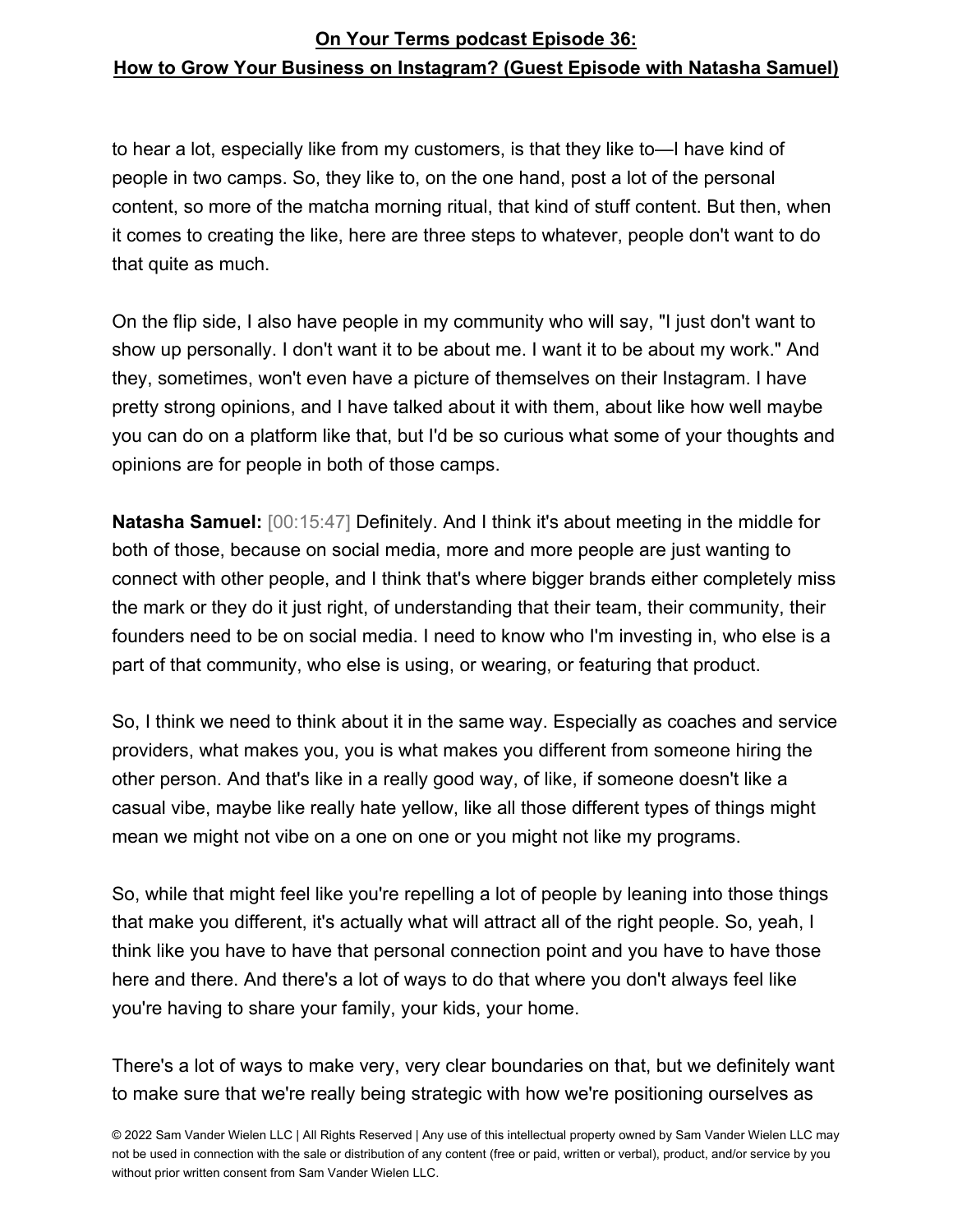experts, whether it's showing what you're doing, it's featuring your clients, and your case studies, and testimonials, or if it's literally teaching. I think it can be a variety of ways.

I think people often think like teaching and showing up has to be really structured, but it could just be inspiring, or maybe like I know one of my clients loves to rant and give unpopular opinions, so that's like her favorite way to coach and show her own coaching style. So, I think when we really tap into how we work with our clients and how we want our brand to feel, you can kind of see like, oh, it's like a little bit of me, and then it's like a little of my business, and that's kind of how you like meet in the middle there.

**Sam Vander Wielen:** [00:18:01] Yeah, that makes a lot of sense, and it feels like you're giving them like a preview of what it's going to be like to work with you. So, if they're not going to like what they see there, they're probably not going to like your product, so we don't need people just hanging around on Instagram who don't either like us or never intend to work with us, so I think that's super helpful. So, I think it's so helpful that you talked about the content pillars or buckets, whatever we all want to call it, and how to kind of divide that up, not make all five of them matcha morning routines, as much as we all want to.

It's a lot more fun to, agreed, unless you're like a lifestyle influencer, I suppose. But yeah, so if you were taking these content buckets, I think one thing that can be intimidating about Instagram and also kind of shiny squirrel syndrome-esque is like the fact that there are so many surfaces, right? So, if you're sitting there with your five content pillars, then being like, wait, so should I do like Reel, Live, posts, blah, blah, blah, could you help them understand, how does somebody who's now going to go at it with a strategy, to take those content pillars and apply it to some sort of schedule, and like picking which surfaces work for them?

**Natasha Samuel:** [00:19:10] Absolutely. So, I really like to recommend with your content pillars, most of them are probably going to go on a lot of different surfaces, but one, maybe your more personal one might only go on a platform like Stories. So, kind of think of it that way. They don't all have to go on every surface. One might be only for one specifically, but how I like to think of it, I think what will be helpful is to break down how I see all the surfaces.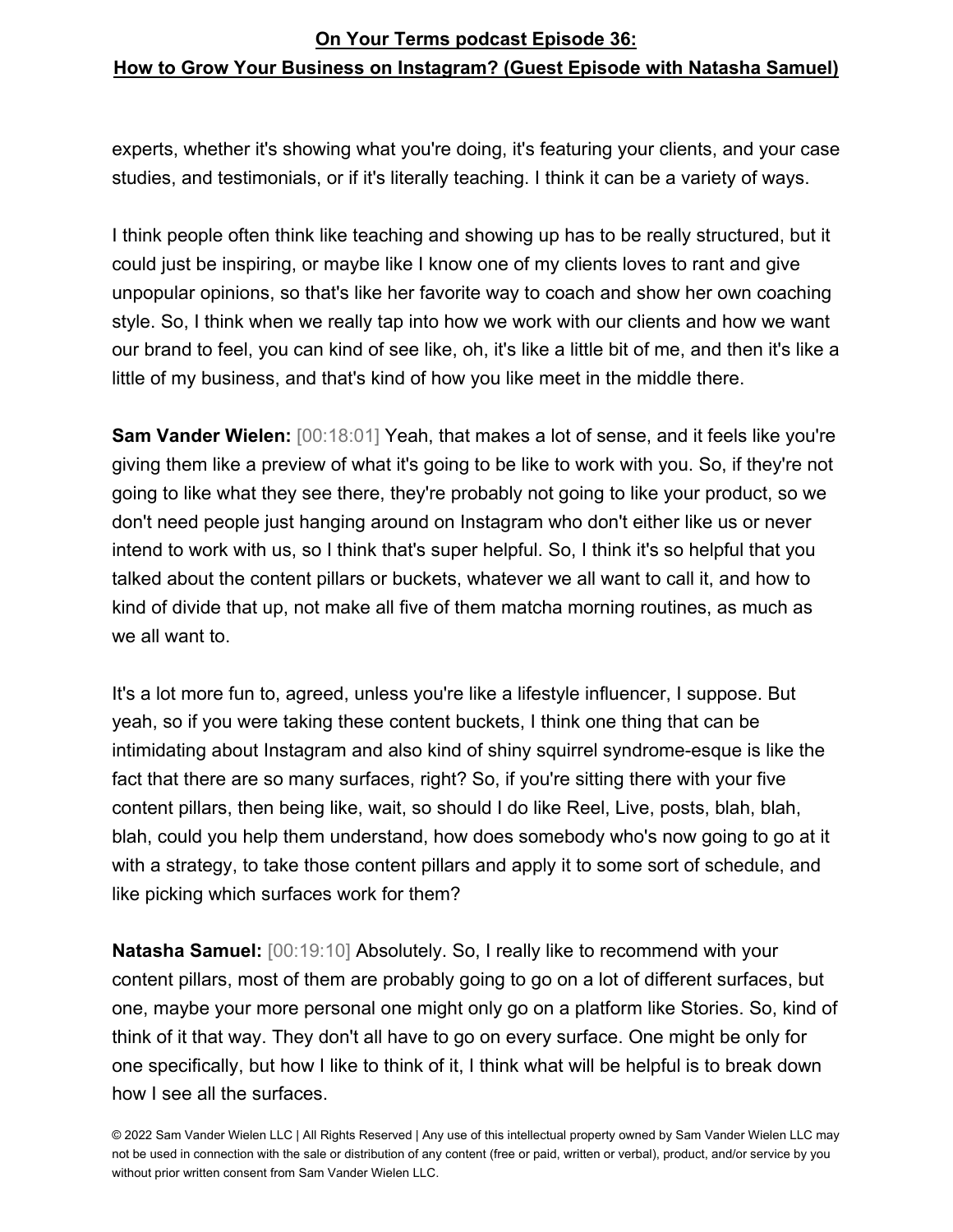So, I really think of stories as like the heart and soul of your Instagram account. This is where you're going to connect the deepest with your followers, and this is for the people that are wanting to get to know you and really see those behind the scenes types of elements. So, that's where your more personal things are going to go, but I also think this is where those really strategic behind the scenes go, of you creating a new offer, you working in your business, you working in your programs, your offers, speaking, coaching.

All of that is really important to show, because it's kind of like built-in social proof, right? Like I'm not just selling you on what I do, I'm like actually, actively doing it. And it's also just built-in content, like you can easily take what you're already doing right now, like if I really wanted to build podcast guest speaking, I could literally put my phone up right now and do a time lapse of us podcasting. And then, when we hop off, I could do a boomerang, like, hey, let's do a boomerang, Sam.

Like those are really easy ways to show what you're already doing, so I don't think it has to be really complex. But Stories are expiring, so they don't have to be perfectly curated, but we do want to post the most frequently to Stories. And I find that if you had to choose a non-negotiable, nail Stories first. That's always the place that I like to start, because it leads to the DMs, and I just feel like it's the best converting type of content as well.

Then, we have like the feed content, which isn't expiring. It's going to be on your grid. It's going to be in the feed actively. And this is where all the other types of content go. And I think instead of thinking of it as like five different surfaces, if we think of it as like stories and feed, it kind of makes things feel a lot more intimidating, because if we think about it, Reels are posted to the feed, Instagram videos, which could be live replays are also posted to the feed, along with the rest of your feed content.

So, I kind of like to think of that number or all your other pillars, really, they should be like sprinkled across that entire little grid preview people get when they go and check out your brand. In terms of feed posts, I think they're still very relevant. I like to think of them as places to get really great quality engagement, whether it's comments or maybe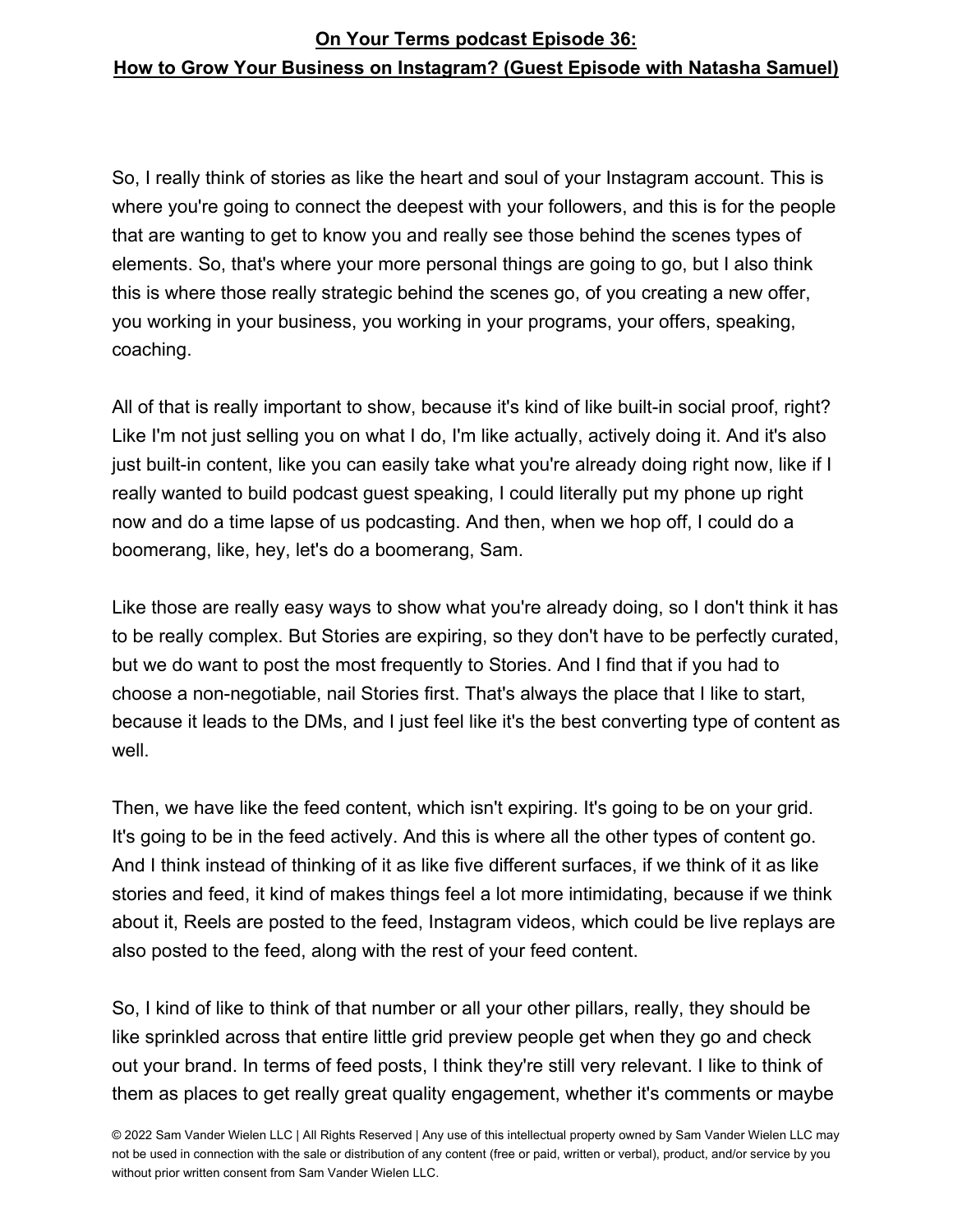it is saves, shares. All that type of stuff I think is really important to think about.

With your feed content, you can be educating. Maybe it's like funny memes. Maybe it's kind of quotes that are inspiring. But I think feed content is a really easy way to add that into your content. I most prefer to make a carousel out of feed content, because people are going to spend a little bit more time on it. So, that's kind of how I like to think of your feed posts. And then, we have Lives, which I personally love, because they quite literally show what it's like to work with you, how your mannerisms are.

It's unedited, which I know can feel really intimidating, but it also means you don't need to edit the video content, which is a bonus. And it kind of gives a little bit of a different feel and like more of a deeper connection with like collaborating with other people if you want to go Live with other people or just deeper connecting with the people that are actually on Live with you. And it's a two in one, because then it becomes an Instagram Video.

Instagram Video, I know people neglect, that's okay. It's really mainly for any longerform content or your Instagram lives, because of course, we have Reels. And this is where you're either going to want to leverage that trending pieces of content that we know really well, music, lip syncs to really increase your reach and get in front of new people, which is really great for that growth goal, but I feel like there's also been this really awesome shift away from just trending Reels, and doing more show and tell type of reels is how I like to describe them.

So, either visually showing something, whether it's like a vlog, or it's a demonstration, or tutorial, or by actually talking or telling to the camera. So, whether it's a voiceover, talking to camera, which I feel like is really an accessible to use Reels. And essentially, it's just leveraging short-form video that is going to just get the highest reach in terms of other types of video, and people can really consume it in a really bite-sized way. So, I feel like when we look at all the different surfaces, and then we take your content pillars, you can kind of see where some would go and maybe multiple, or maybe you would just lean into certain ones. So, hopefully, that breakdown was helpful.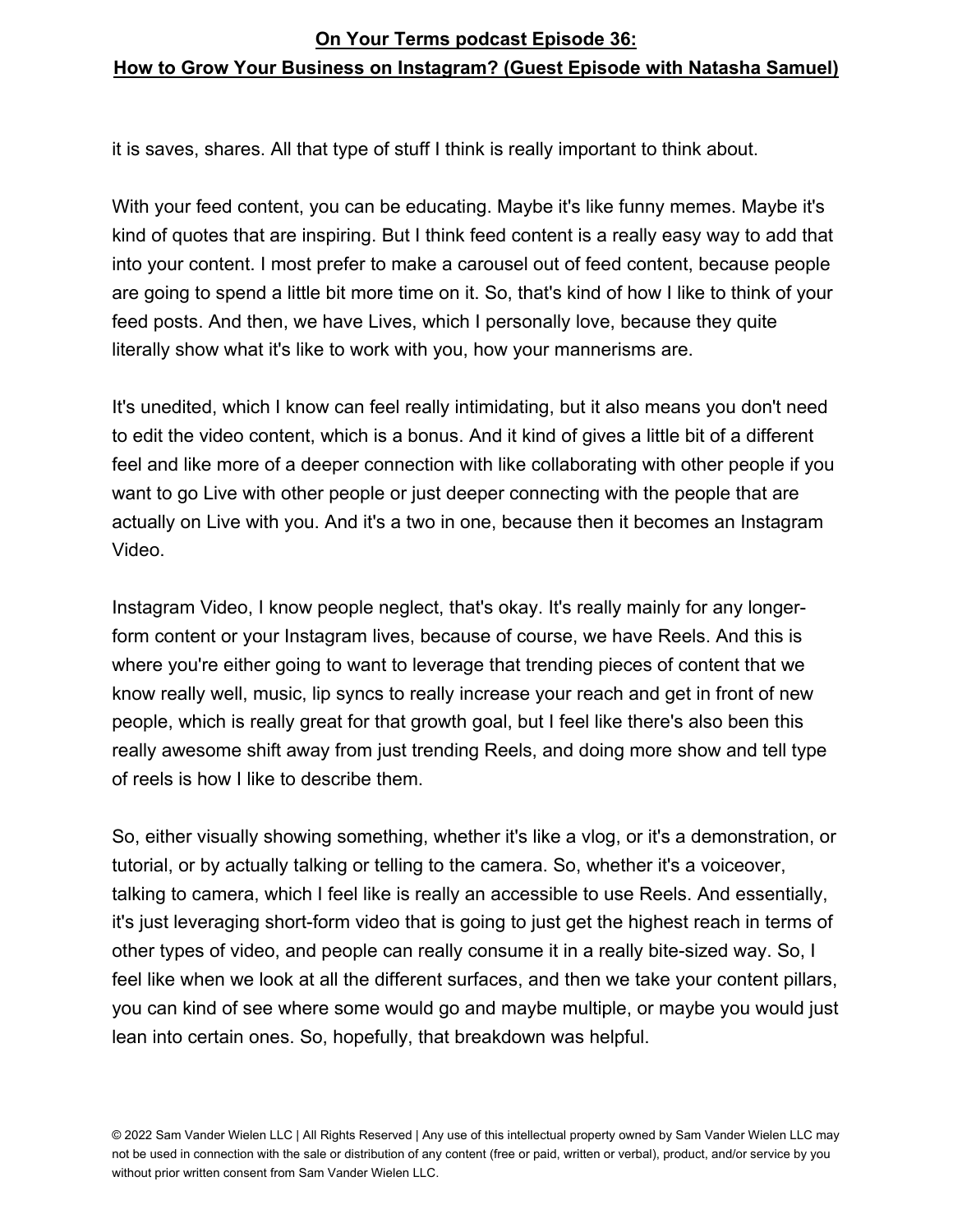**Sam Vander Wielen:** [00:24:04] Yeah, I think that's so helpful. I think your tip about treating the feed as kind of like the main category, and then all these others are like subcategories of it, because yeah, you're right. Look, as long as we can post to the feed, like I always post every meal to the feed, everything, so that's taking up all these feed slots that, in the past, that didn't exist. We didn't have Reels. Yeah, it's just feed post.

I think that's super helpful. And so, I thought it was helpful, too, you were saying that for feed posts, you like carousel posts. I always think of them, too, as like shareable, that kind of stuff, too, that gets people to engage, do you have any tips for people? I know this could be like its own podcast, but kind of like high-level tips for people about caption writing, and like what are we asking people to do? What are our calls to action when you're starting out and trying to build?

**Natasha Samuel:** [00:24:51] Yes. So, I think the first most important part of your caption is like a really strong hook. That first line, you can think of it like a newsletter subject, a blog title. We wanted to essentially tell people why they should keep watching the video, scrolling through the carousel, reading the caption, or it should kind of give them a teaser to give them a reason to keep engaging with that content.

And then, we kind of get into formatting for your caption, which I feel like is a really important thing to consider. I think I love emojis. It seems like a silly thing, but I think it adds personality, it adds color, and it really adds context to a lot of the things that you're saying in your caption. I like to use them as bullet points. I like to use them as like extra pronunciation in certain parts of my caption.

I like to use caps in my captions, as well as kind of like little headers and line breaks, tons of line breaks, because people could only read like two to three lines before it all kind of starts to blur together. So, that's kind of some formatting tips for your captions. And then, when it comes to length, people always ask me, short versus long, it's really what feels the most natural to your brand voice.

So, if you feel like writing a long caption feels like the hardest thing ever, then it probably isn't very natural to your brand voice, and you might just want to keep it short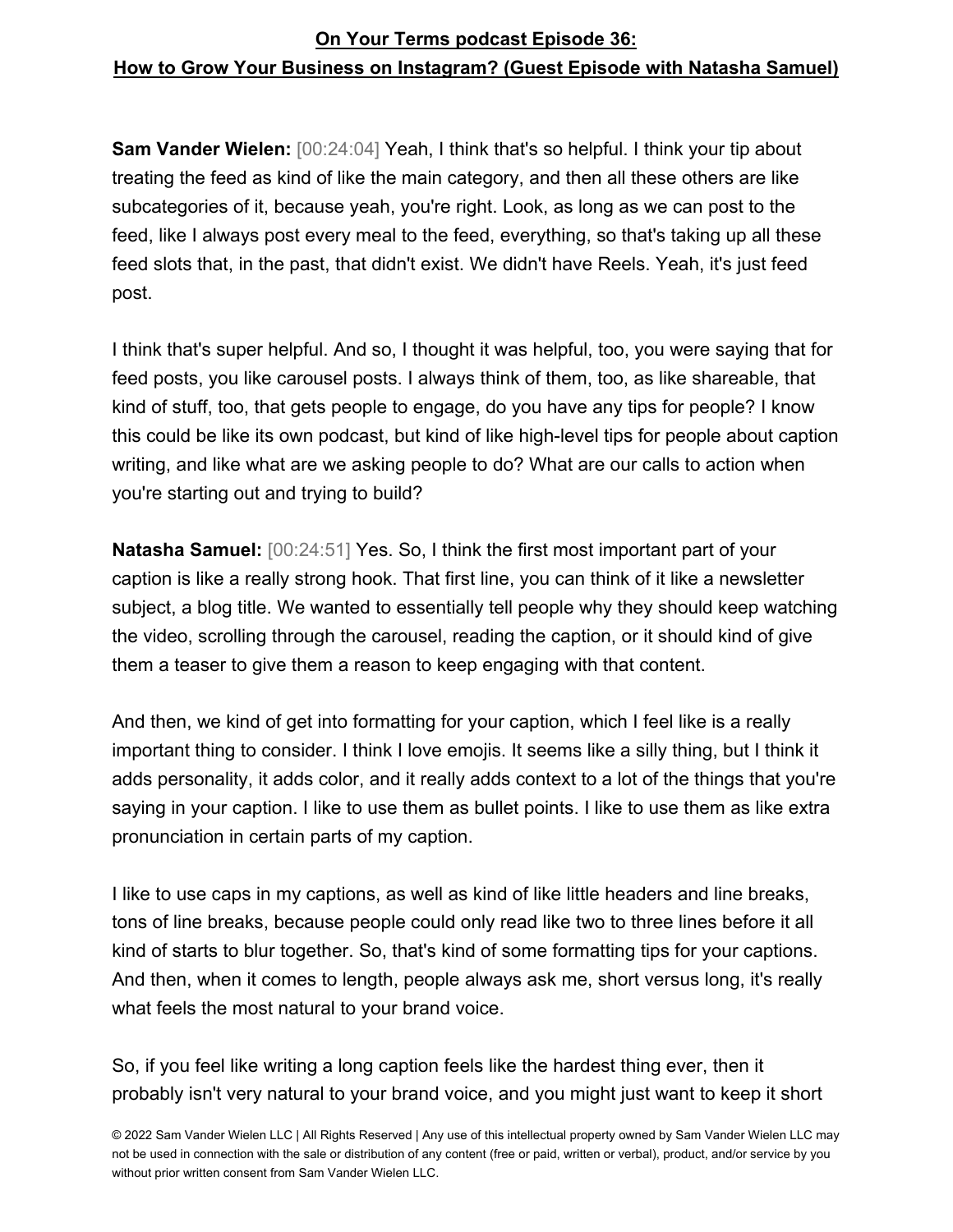and sweet. I think that works really well for a lot of different brands, but I definitely like to lean into a little bit of a longer caption, because I can kind of build on what other visual I'm essentially sharing in that post.

And then, I always like to add some type of call to action. And a call to action can be to go to a LinkedIn bio to buy, subscribe, opt in, or it can be something that's very strategic, but it also can just be that little nudge people need to actually engage. Because I often find if people think they're not getting enough engagement on their posts, it's because either visually or with the actual context of the content, they're not really giving enough for people to want to engage with, which might just mean you need to tap into your ideal follower a little bit more.

But for the most part, it might mean that you're just not asking for the engagement that you essentially want. So, kind of understanding what feels like the easiest type of engagement, like we want to make it really easy. We don't want them to think and type too hard, because then they just won't do it. So, we really want to focus on what's easy and accessible, but also what makes sense for that content, right? Like don't just tell someone to save a piece of content if it's not something that they would actually reference later, something that's really robust that maybe they need to take action on.

But if it's something where you're leaning into unpopular opinions or something that might have follow-up questions, absolutely prompt and remind them to comment. Whenever I look at my content that has the highest engagement for those specific metrics, it's because I focused on that specific metric, and I asked for the engagement, and I really consistently do that even when I didn't get that type of engagement. So, that would definitely be my caption tips for everyone.

**Sam Vander Wielen:** [00:27:56] Yeah, that's really, really helpful. And I know you were talking a lot on Stories today about kind of matching the type of engagement with the type of content, and I think that makes a lot of sense. Because at least like when I was coming up in online business, it was always this like drop in emoji in the comments, like blah, blah, blah. It was kind of these like random pieces of engagement that was like, why are they dropping an emoji? For what? Like what are they getting from this?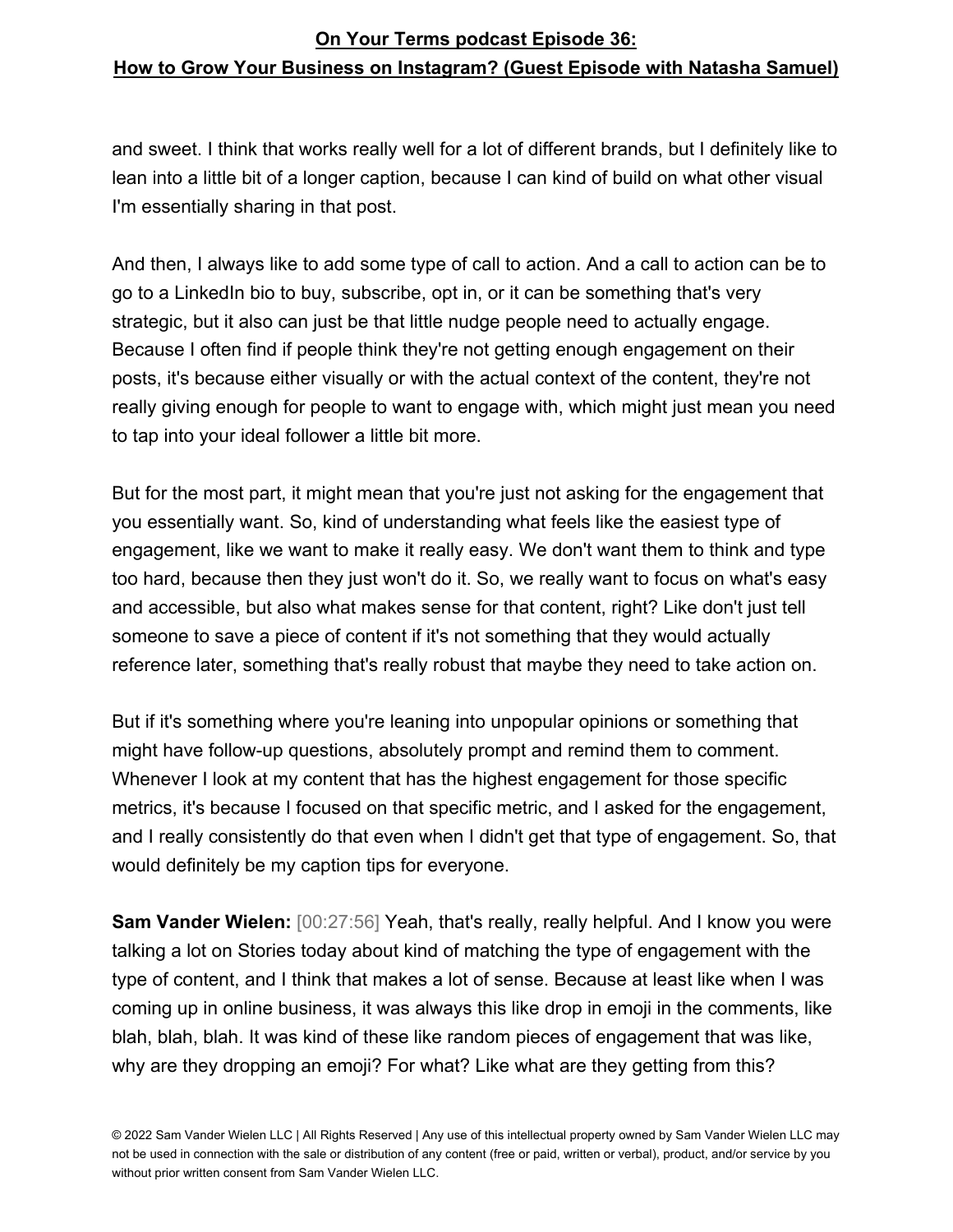So, I think that that was really making sense to me today. I was also thinking, so your episode is airing before we have an interview coming up with Katie Steckly about YouTube and podcasts, and I was thinking about how this would be helpful to pair with like, what about being on Instagram, and you have a podcast, like you and I do, or a Youtube channel, like you and I do, because we do all the things, and how do we show up on Instagram to let people know about that or should we even be using Instagram to drive people to those other platforms?

**Natasha Samuel:** [00:28:52] Yeah. I think it absolutely depends on your goal and kind of like where your main hub is. But I feel like for the most part, a lot of people like to stay where they are or they just want to know that the other platform that they connect with you on has a new piece of content. Sometimes, they just need the reminder. So, what I really like to focus on is giving each new piece of content really great promotion whenever it is live.

I like to post some stories about it, and then share the promotional graphics and links. I've really enjoyed playing around with Reels for either my interviews and also solo episodes for my YouTubes. So, it kind of feels like a native piece of Instagram content, and they'd get value out of it just by watching or reading it, but it also kind of be like, oh, well, this is really great, I wonder what it would be like on a different platform.

So, that's personally what I found has worked really well for me. I think another really great method is really taking those longer pieces of content or even content you're making on different platforms like TikTok and really using it as source content, so you can kind of make it feel like it makes sense on Instagram. Like I'm sure both of us could brainstorm so many ideas, even just with this interview, of taking the main elements we're talking about and just breaking it down into a carousel, maybe turning it into a live stream, where I dive even deeper into a specific point.

So, I think we're often creating a lot of content in great places, and that's amazing, and so we want to focus on promoting it when they are live and giving the perks that they deserve, but also thinking of, how can I take this really great idea that someone just might not want to go to YouTube over? And that's okay. And how can I make it a whole new piece of content that people can experience on Instagram and maybe even so out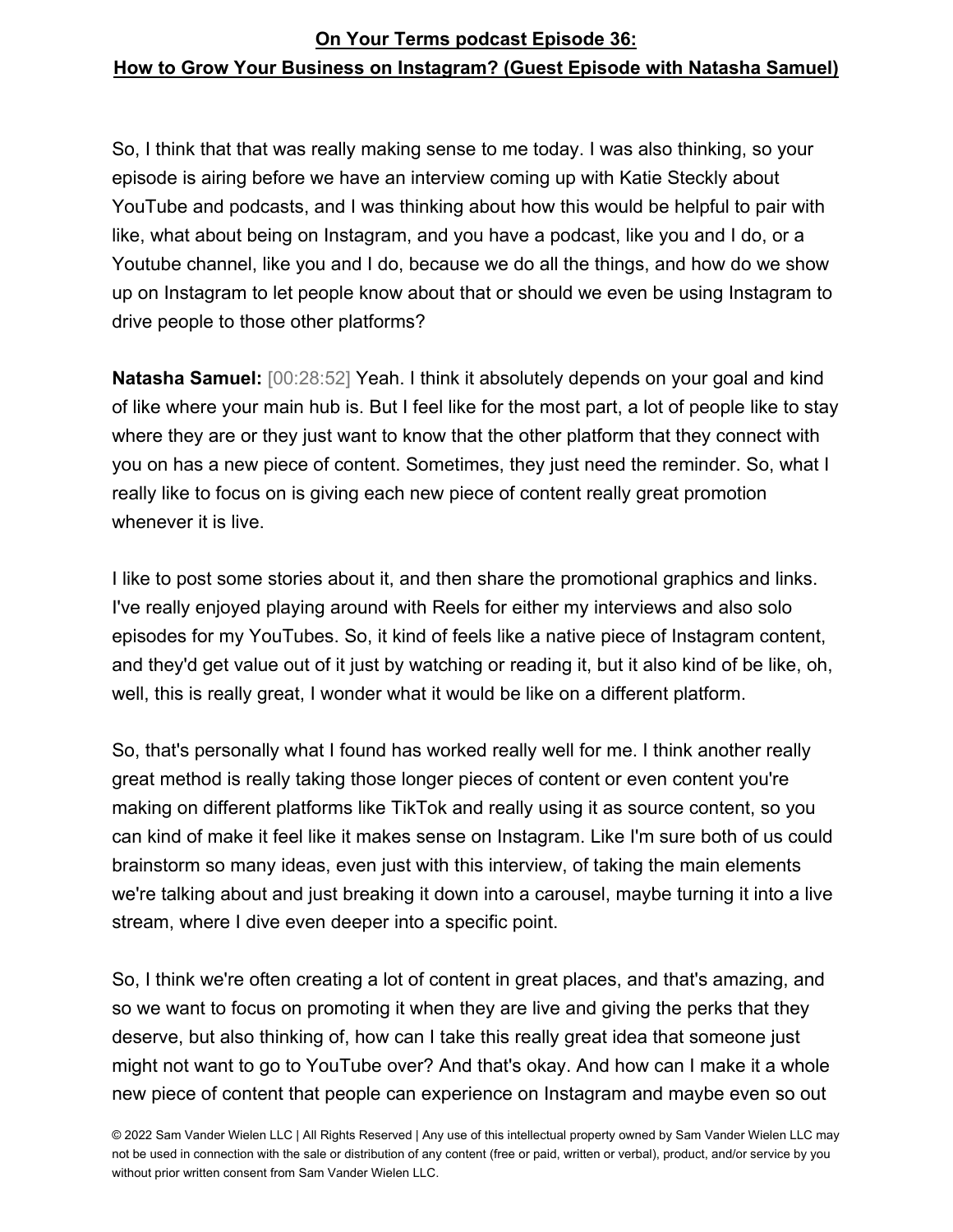of call to action for YouTube or the podcast? So, that's kind of how I like to think about it.

**Sam Vander Wielen:** [00:30:46] Yeah, that's really helpful. I was actually surprised yesterday. We nabbed a clip of a YouTube video that I did on like seven ways that you can legally reduce the amount of taxable income that you have, about like getting nabbed by the IRS, and we just took one of those tips and turned it into a Reel yesterday, and it's actually doing really well, but we stripped all the stuff off of it that made it look like a YouTube video and everything, and did like Reel captions and everything else on it. We just took the native video that I had already created. Yeah.

**Natasha Samuel:** [00:31:17] Yes, absolutely. I think there are so many easy ways with the native tools within Instagram to make something feel like it's supposed to be in Instagram without having to do a ton of extra work.

**Sam Vander Wielen:** [00:31:32] Have you ever felt lost about where to begin with the legal side of protecting your online business? Some people say you can just wing it at the beginning and get officially set up later. Not a good idea, by the way. Whether you're afraid to even start working with clients, because you don't want to do something wrong legally, and then get in trouble, or your business is growing and you sort of forgot to take care of the legal pieces, I've got you.

I don't want you to live in fear of the internet police coming after you and your business, but you do have to do certain things, and get certain things in place in order to legally and safely run your business online. As much as it just feels like an unregulated Wild Wild West online, that is very much not the case. As an attorney turned entrepreneur and former corporate litigator, I can assure you that there are rules, there are real steps that everybody who runs or starts an online business needs to take.

And you're not behind at all. We can get you set up in following the rules right away. In fact, we can even do it today. I want to teach you the five very simple steps to take to legally protect and grow your online business. You don't need an MBA to be a successful entrepreneur and stay out of legal hot water, but you do need to dot your legal Is and cross your Ts in a few key areas that can't be skipped. That's exactly what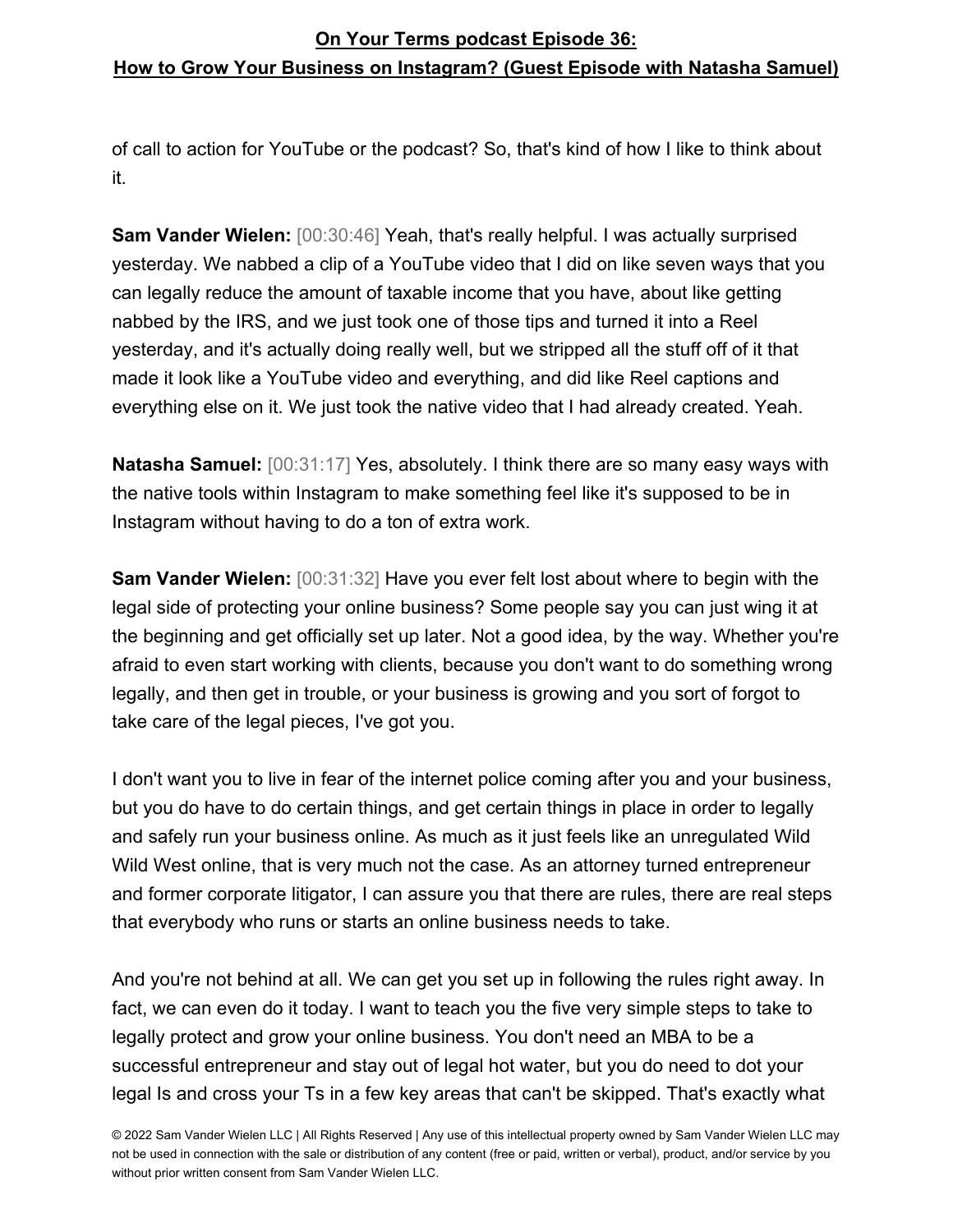I'll teach you in my free one hour legal workshop called Five Steps to Legally Protect and Grow Your Online Business.

Just head to mylegalworkshop.com, drop in your email address, pick the time, and I'll send you a link to watch the workshop video whenever you have time. This is the best place to begin if you're just getting started legally legitimizing your business, so head on over to my legal workshop and sign up to watch Five Steps to Legally Protect and Grow Your Online Business now.

And so, for anybody listening who is more in the auditing mood of being like, I'm already on Instagram, I'm already posting all these things, I'm trying Reels, I'm doing all the things, why isn't it working? Why isn't anybody engaging? What are some like, if somebody was to like back up and pause for a moment with Instagram, kind of come up with a new strategy, what are some of the things that you would encourage them to look for, look at in Instagram to do better moving forward?

**Natasha Samuel:** [00:33:36] Definitely. I think that profile experience is really something that not enough people really focus on and look at. And what I mean by profile experience is understanding how when someone goes to your main Instagram page, when they're looking through all your content, what are they essentially going to do? How are they going to feel? Are they going to know enough about your brand? Because when a Reel takes off or when you get new eyeballs on your account, what are you actually doing with that reach and traffic?

And I feel like this kind of goes into this concept I like to talk about of your follower journey and really understanding how people are interacting with your brand throughout their whole journey on Instagram. The first being thinking about when someone follows you or they don't even follow you, they're thinking about following you, they're thinking about pushing that button, what ensures that they don't completely leave your Instagram for good and that they stay on for the ride?

So, one part is full stories. People love to binge stories. It like helps them get a vibe of what you're going to be like. On top of that, having highlights built out. I personally don't think you can have too many highlights, but I think they should be very specific. So,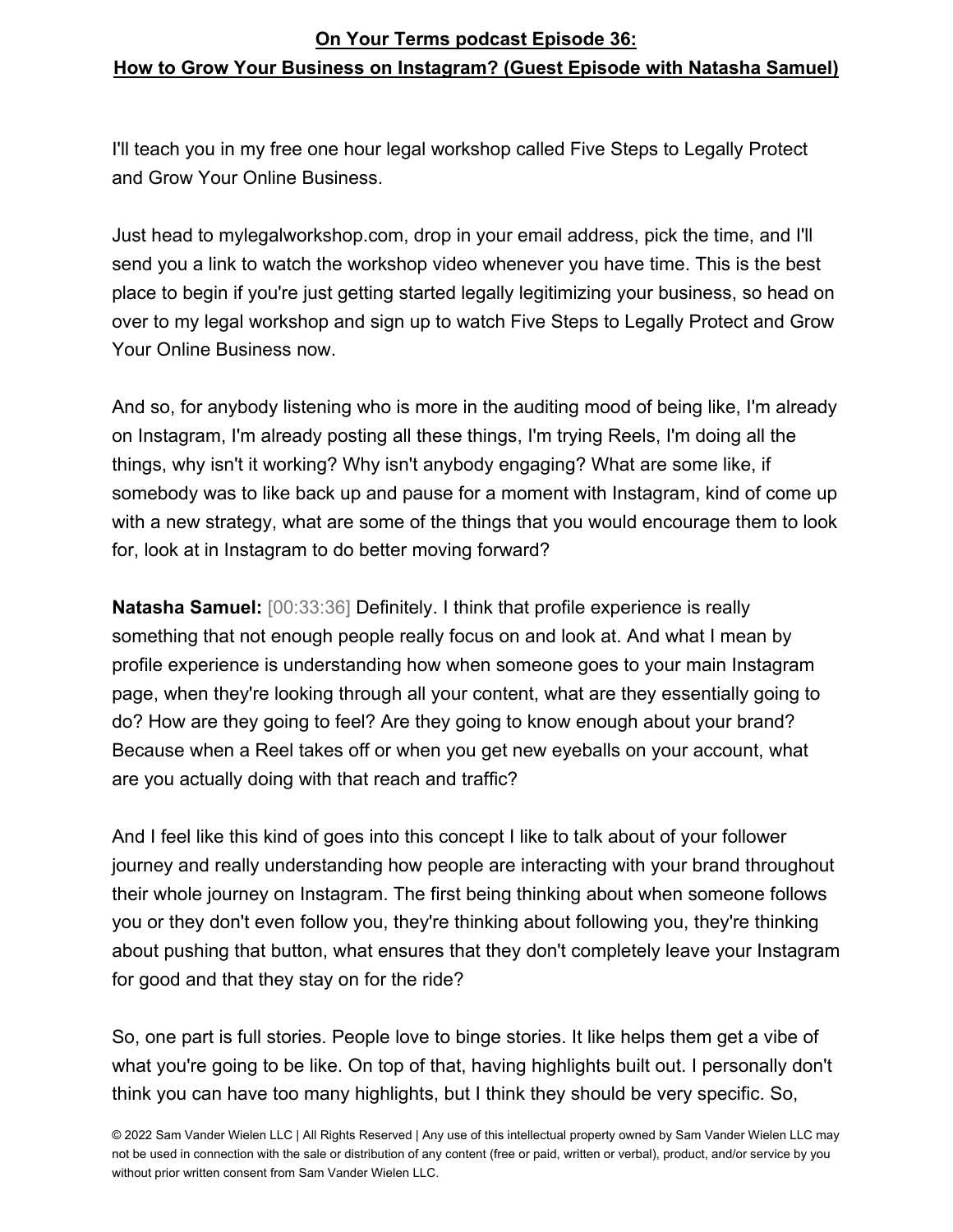instead of just the tips highlight, have a specific highlight for a very specific tip, so people can easily tap through it and consume it. I get so many replies on my highlights, and it's because I use that specific technique.

And then, also, just your bio. Clearly saying who you are, who you help, what people are going to get from following you, and what is that next step? Is it a freebie on your website? Is it content on an outside platform? Is it your services? Is it your availability? Is it your program that's available? And then, like what your grid looks like. And I don't say that in like it has to be perfectly curated way, but it has to have something that like pulls everything together and gives people a visual feel of your brand.

For me, it's yellow. That's kind of what holds everything together for me, but for some people, it's graphics. For some people, it's photos, it's video, but like figuring out what that common thread is and like consistently doing it, but also making it easier for people to find other content from what they maybe discovered you on. So, that's kind of like that first stage. And when you do all of that really well, and make sure that you're attracting the right people, and that they actually are following you, and then we kind of go on to that nurture stage.

So, really think about your content and think about how it relates to your offers or whatever goal you have on Instagram. So, like are you building content around that? Maybe the objections they already are having. Maybe they need help identifying the problem. Maybe they need to be inspired or think about something in a completely different way, or maybe they really want to be entertained and feel a little bit more lighter about the topic.

I think knowing that person that you're serving on Instagram, and nurturing them really, really well means you don't even need to directly pitch to them for them to be ready to buy from you, which might take two weeks, it might take literally two years. You never know how long it might take for that person to convert, and maybe they never convert, but they send your Instagram profile to someone else, right?

And then, of course, we have like that last stage, which is where someone, maybe you're launching, maybe you have like a funnel you want people to go into, or maybe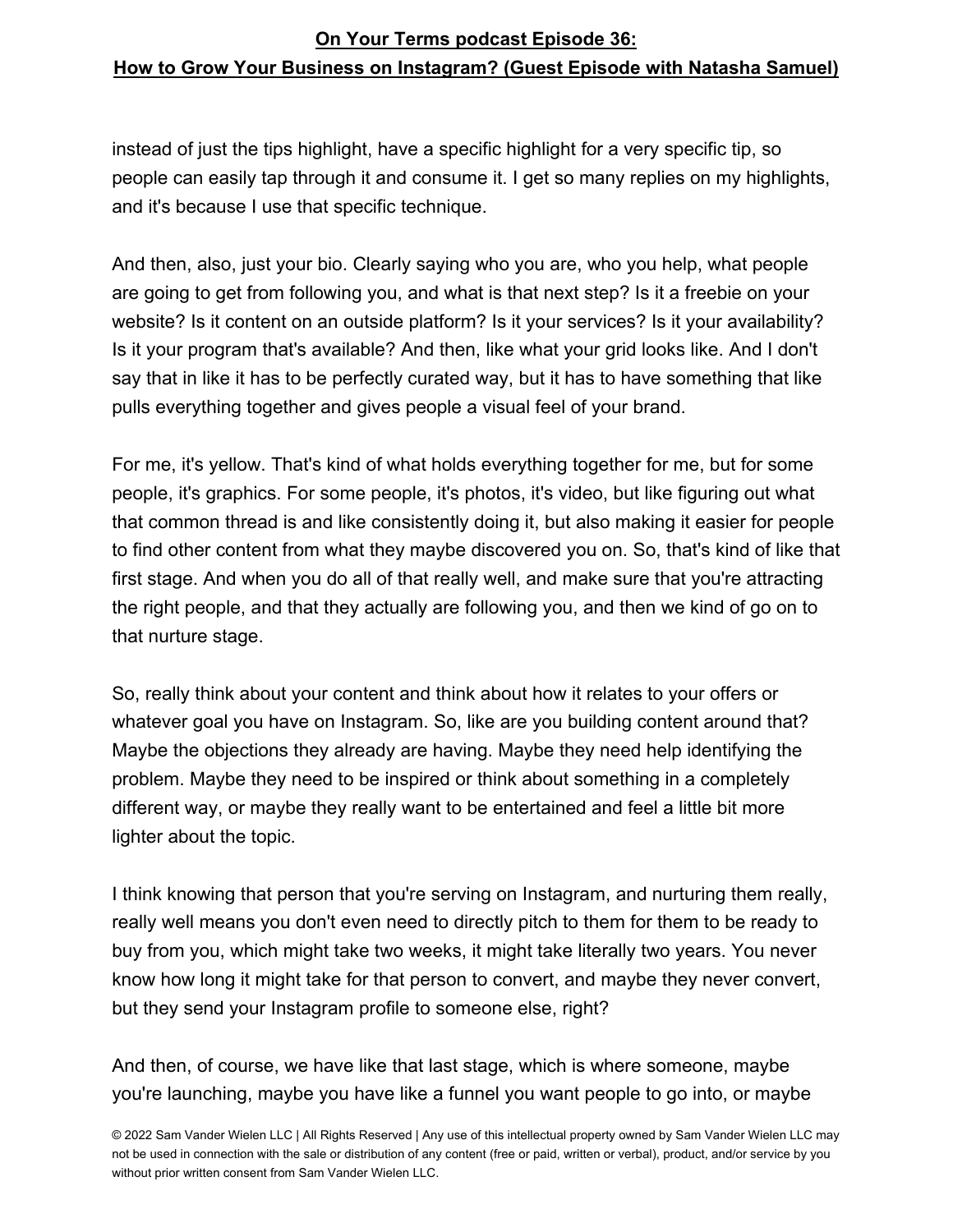you have an offer that's evergreen, like a one-on-one session, and essentially people going like, okay, I'm warm, I'm ready, I know I want to work with this person, is it easy for them to actually purchase from you? Like is it linked in your LinkedIn bio? Do you have that call to action really clearly in your bio?

Do you even have, for the people that need an extra little bit of lurking, do you have a highlight that highlights your client testimonials or what's included in your offer? I can't tell you the amount of times where I've gone to want to buy from someone, and I'm like, do they even sell something? Like I don't even know like where it is. So, we like can't forget about that last step. So, I feel like those are hopefully, really easy changes people can make, whether they're—maybe you already nailed the first stage, but really thinking of that whole journey, so you can kind of check all the boxes and really have your Instagram profile and content optimized.

**Sam Vander Wielen:** [00:37:57] Yeah, that's really helpful. That's what you call your three-part follower journey, right?

**Natasha Samuel:** [00:38:01] Yes.

**Sam Vander Wielen:** [00:38:01] Yeah, that's super helpful. I think that'll be helpful to people. I call the last one the how can I pay you money effect, because I like go to people's profiles, sometimes, I feel the same way, I'm like, so how do I pay? Like what do you do that I can pay you for? I don't even understand. And I think that there's this whole like people get so used to that Instagram bios statement that's like, I help, these very like fluffy, transformational things, but I'm like, but I don't understand what you do, like how do I pay you?

**Natasha Samuel:** [00:38:26] And who you do it for. Like is it for me? Is it for someone else? Like really getting specific there, yeah, I think bios and like your actual profile name or places that people want to like stick out, and get really fluffy, and have fun with, which I think there can be fun elements, but I think we really need to focus on the important things, because you only have so little space.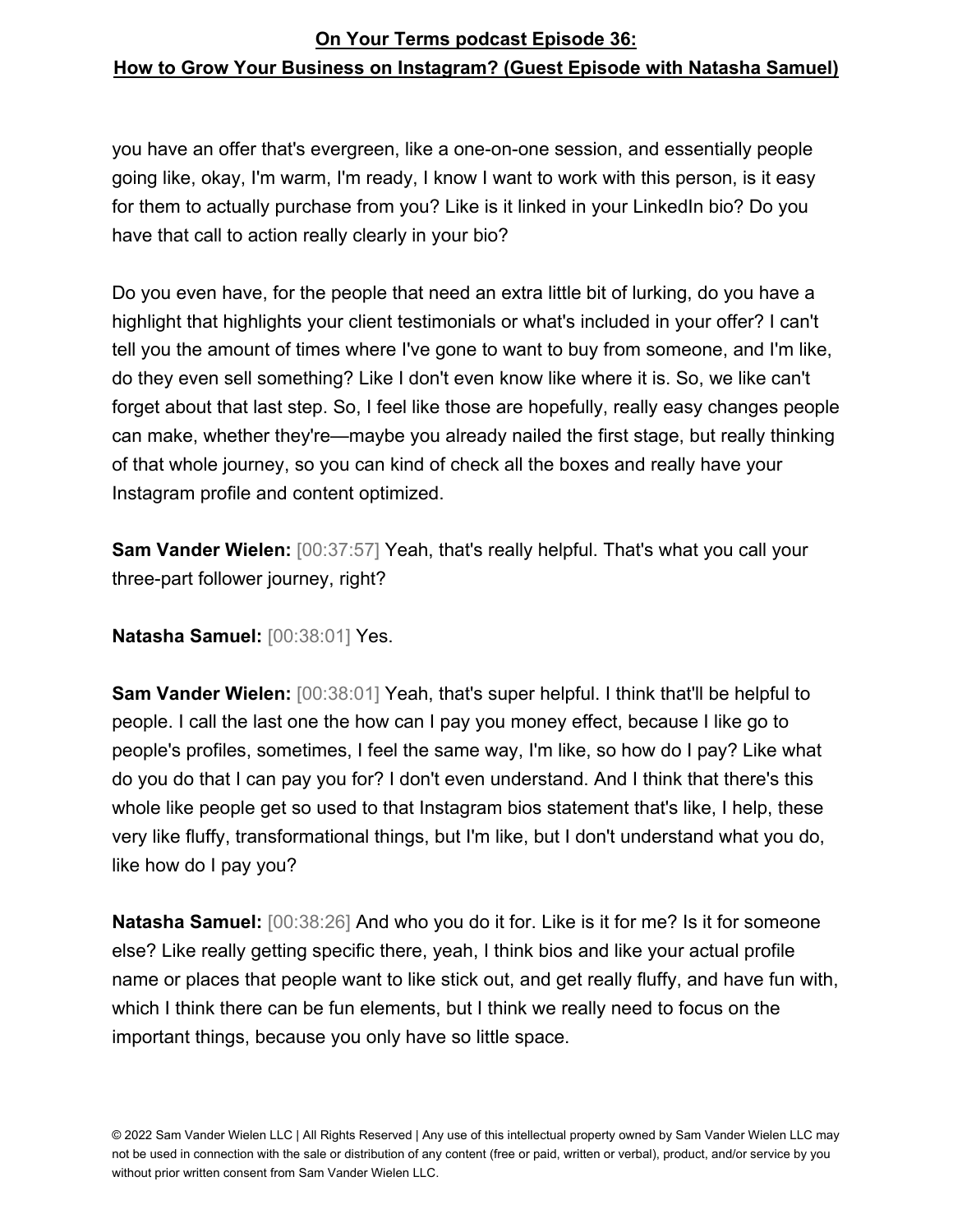**Sam Vander Wielen:** [00:38:49] Yes. And please, for the love of all things, put your first name in it. Sometimes, people send me messages and I want to go thank them or I always use people's names, and I go, and I'm like, how are we still having this conversation? I just am like, please put your name there, I don't know. It's not in there. It's not in their handle. It's not like that. But yeah, like that's funny. You can easily tackle that one today after listening to this thing.

**Natasha Samuel:** [00:39:14] Yes. Woohoo.

**Sam Vander Wielen:** [00:39:15] Yeah, exactly. So, I think that it would also be helpful for you to share a little bit, you do so great with batching content, which I think speaks so much to your like core value of sustainability, and like not doing what we're talking about for a week, but like actually committing to this for a while and seeing how it goes. So, what are some tips that you would give to people about batching?

**Natasha Samuel:** [00:39:36] Definitely. So, I think the first thing is knowing how often you were going to post, because I think we often go to batch content and we actually don't know how much content we need to batch. And this number is going to look different for everyone knowing you can always add to it, but it's more important that you can like be consistent with like the bare minimum. So, it could be Stories, and then like a handful of posts each week. It doesn't need to be daily.

It doesn't need to be three times a day. If you don't want to post on weekends, you don't need to post on weekends. So, really figuring out what that looks like for you. And then, I think another thing is like having a place that you're storing, and organizing your ideas and your content. This also will look different for everyone. I love Airtable. I also love ClickUp. You could do this in Google Docs or Google Sheets. You could do it in Trello, Asana, Notion.

There are so many really great options, and it really comes down to taking the time to really test out what tool works the best for what you need. But you need a place for when you have those ideas to store them, because when you sit down and create content, you won't always feel creative, they won't always be flowing, but there's constantly inspiration all around us. So, we need to make sure that we're actively storing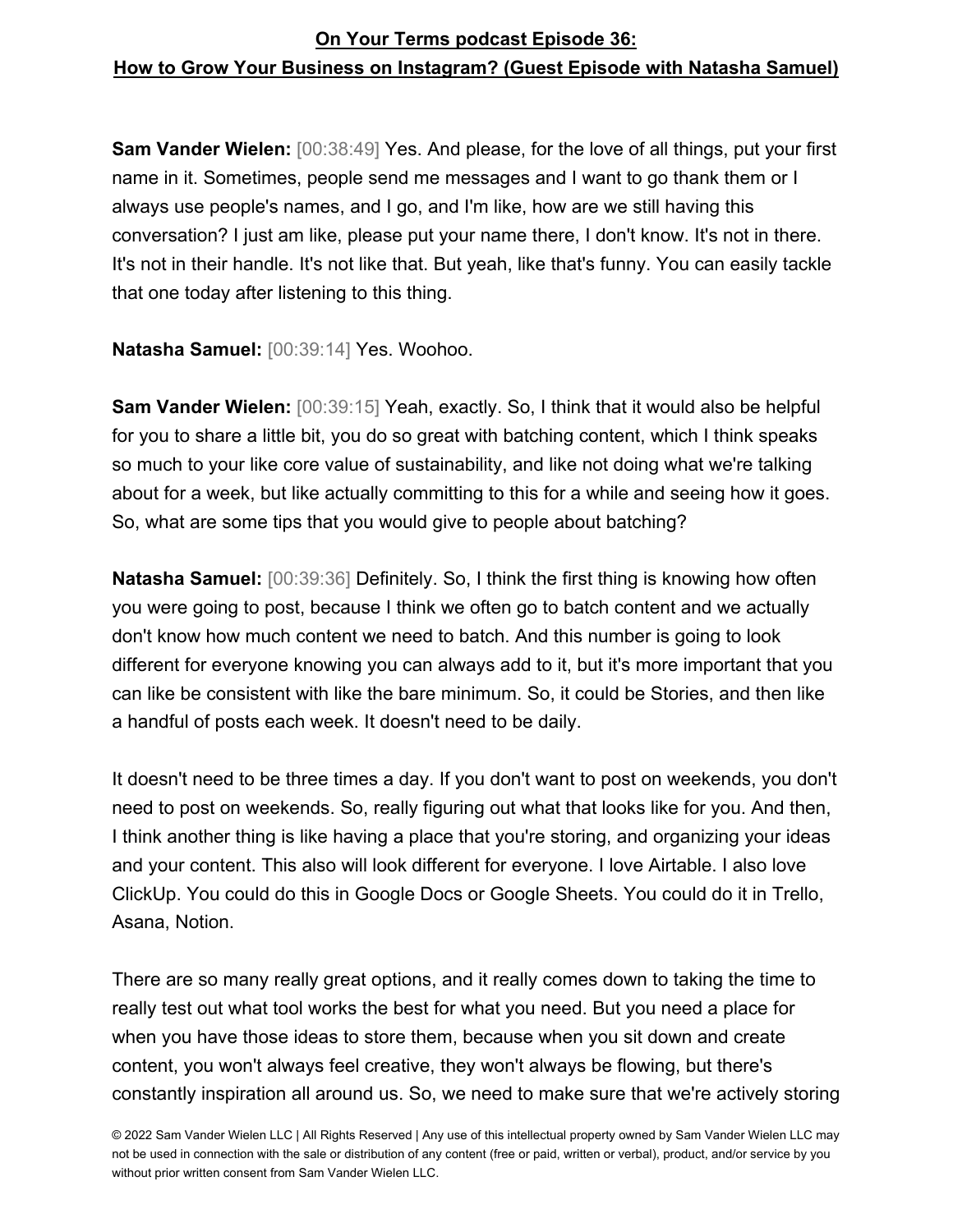it.

And then, a place that we're organizing. I love to outline my content of like, what am I saying in my Lives? What am I saying in my Reels? So, just having a hub for at least those two things is really going to help you batch. And then, definitely just making the space and time to do it for yourself. Especially for fellow like content creators and social media managers, it's so easy to do this for like your clients, and brands you're partnering with, and all those things, and like forget to do it for yourself.

But whether it's a day every month, a day every week, a few hours every week, like whatever you can maintain consistently, but kind of give yourself that business self-care of like, I'm sitting down and creating content, I'm feeling inspired, I'm not rushing it, I'm not trying to scramble and put something on Instagram randomly, really helps you, not only be more strategic, because you're seeing all your content on the whole, but at least get a week ahead.

That's probably like my final tip, is like knowing that batching doesn't have to mean batching 60 days of content, because some people's brains just don't work like that. It could be a week of content, and that still would free you up so much time and energy. So, yeah, hopefully, those tips will help when people are wanting to batch and prep their content.

**Sam Vander Wielen:** [00:42:04] That is really helpful, and I think it's helpful to hear that it's not so black and white, of like you have to batch like 800 months ahead of time. And I tend to be somebody who's like, yeah, I get inspired, but to Natasha's point, I also keep like a running list of ideas in Asana. And I actually break them out by categories, so I have like an ideas section for Youtube videos, or for Instagram, or for my email list of like emails I want to send. And that, she is right, makes it so much better when you sit down to batch all this stuff. So, definitely, you can implement that today, too. That's for sure.

**Natasha Samuel:** [00:42:37] Yeah.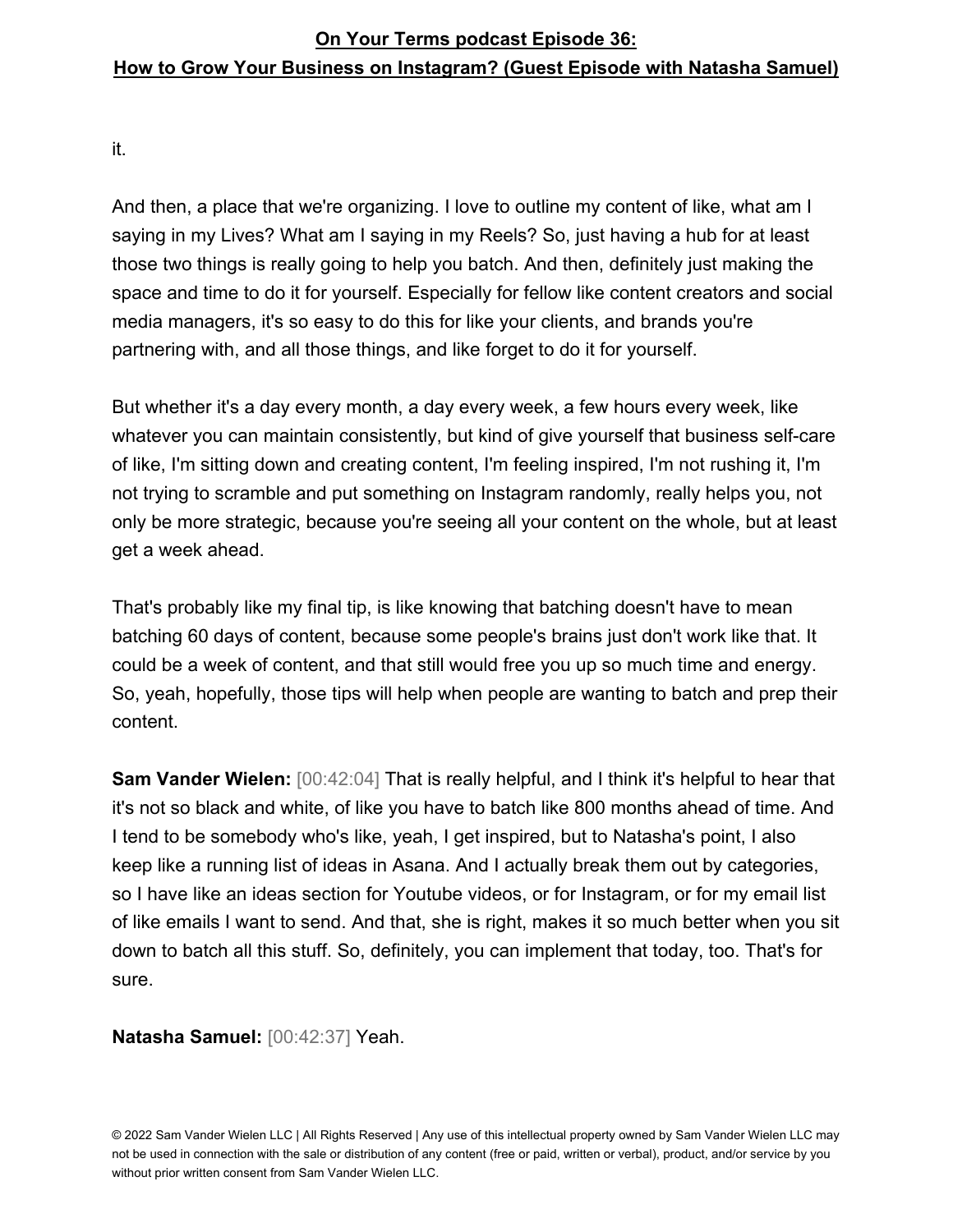**Sam Vander Wielen:** [00:42:38] Yeah. And so, I was thinking that as somebody was listening to this, they might think like, are we supposed to be kind of constantly reiterating on Instagram? Should we implement, like if somebody was to walk away from this episode even, you've given them so many good tips that someone could implement a strategy from what you shared today, should they like try that and stick to it for a certain period of time? And if not, like what should they be looking at over that period of time to adjust?

**Natasha Samuel:** [00:43:06] Definitely. So, it starts back to that goal you have, is it growing? Is it nurturing? And then, giving your strategy a little bit of time. At least two solid months, if not three, would be ideal to just like give it time, because sometimes, new things really takes time for you to get the data that you need, and also for Instagram and your own audience to kind of adapt to that change. So, definitely give it a good amount of time, and then just go inside Instagram, and look at your insights, and analyze.

Like put on your marketing hat, even if you've never put one on, and just start to ask questions. That's how I like to analyze my content. I go to my insights. I look at my overall growth of like my actual audience. And I look at my engagement. I look at my reach. Those are the three main sections that I like to go in to really just look at all that data, and ask, why? Why was that going? Was it the time of day? Was it how often I was posting? Was it the type of content I was creating? Was it the change that I implemented? And kind of see how things are looking.

And then, I also like to go into individual pieces of content as well, and look at those insights, and see those exact metrics, and ask all those questions, because it could be that Instagram was rolling out a really big update and your engagement was low, because that is absolutely what happens. It happened to me last week, literally, Stories' views were in the dumps, because they were rolling out Story lines, and that's just how it rolls, my Story views are back to normal.

So, I think it's like also understanding that Instagram social media, in general, will change, ebb and flow, but also just like really analyzing and asking questions on the visual, the way you wrote the caption, and also knowing by going back into all that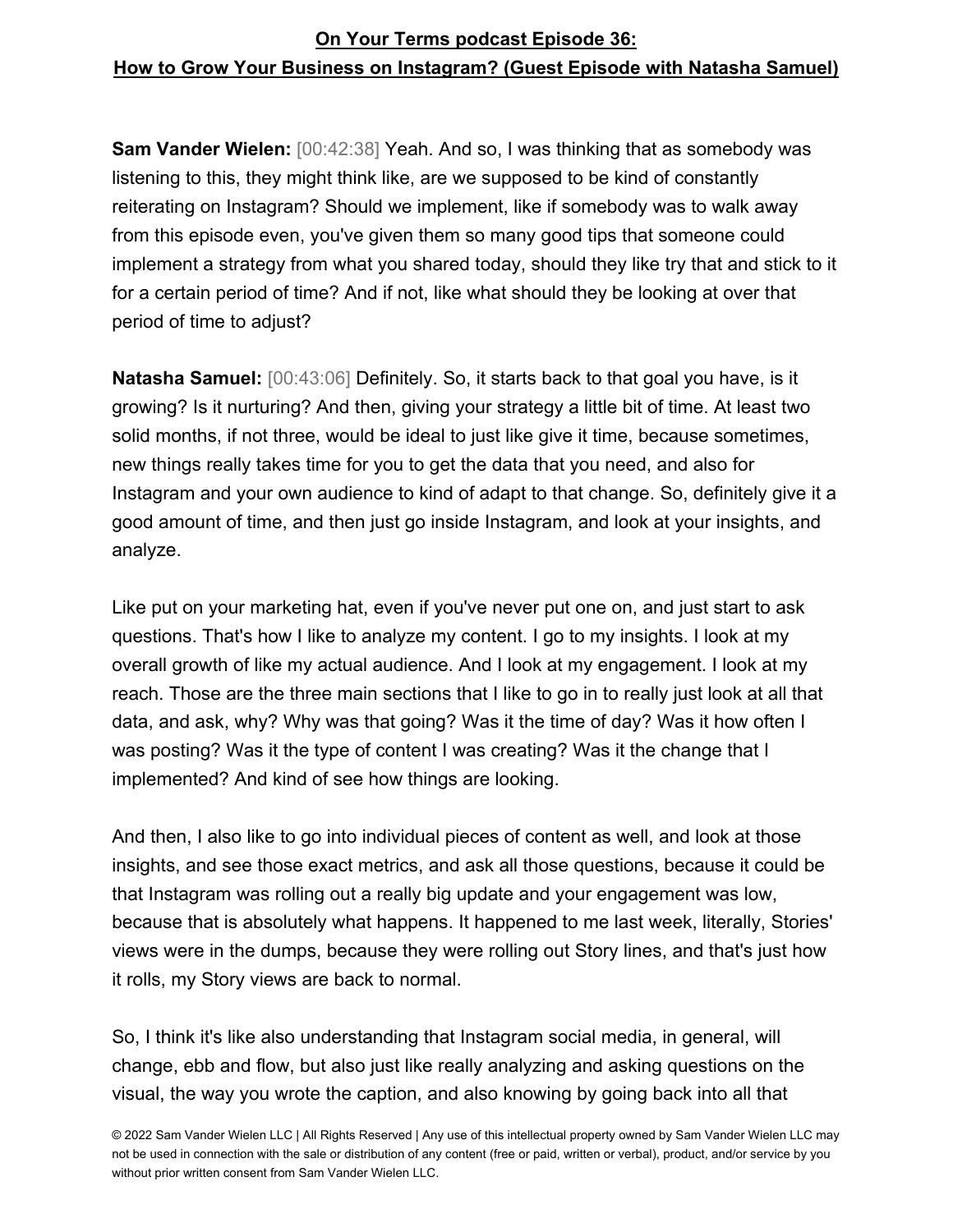content, you can repurpose, you can revise things, you can give it new life. It doesn't mean you posted it, and now, it's like wasted down the drain. Get in the habit of not only reviewing, but also retrying things, because it might work better the second time.

**Sam Vander Wielen:** [00:45:03] Yeah, I really like the idea of just trying to be a scientist, and like asking questions, playing with it, having fun, not taking it so seriously. I also like often think about how I'm not like entitled to any sort of results based on effort, or like I'm not entitled to the platform showing my stuff, or I'm not entitled to growth. Like I'm there. It's a free platform. I'm like, it's incredible what we do get from it. I just try to be like pretty appreciative, and then adjust like, I'm just along for the ride.

**Natasha Samuel:** [00:45:31] Yes, we all are.

**Sam Vander Wielen:** [00:45:32] Yeah. I'm like, I guess, oh, there's something new. Okay. Yeah, it's like every day. But I guess to that effect, too, like do you have any tips for people on burnout on Instagram, in particular?

**Natasha Samuel:** [00:45:44] Yeah. I think that taking a break is always healthy, and it could be for a long weekend. It could be for a decent amount of time. But I think that taking breaks, ideally, we'd love to pre-plan our breaks, and being like, hey, I'm going to be on vacation, or I'm going to be outside for lunch, I want to take a few days off of Instagram, right? Like pre-planned, intentional breaks is ideal, so we can like work towards that. But just take some time off. Absolutely.

Set some boundaries. I always like to say that Instagram should be within your office hours. So, when you log in and when you log off, try to keep your Instagram time between that and think about it like a task that you're doing in your business. If you would be doing it at all hours of the day, taking away from other things that are important, that might mean you just need to step back a little bit, and also knowing you have a lot of control over your social media experience.

You can unfollow. You can mute. You can block. There are so many ways that you can curate your space, so you're consuming content, even though we don't want to consume too much. We're consuming content, but only content that feels really good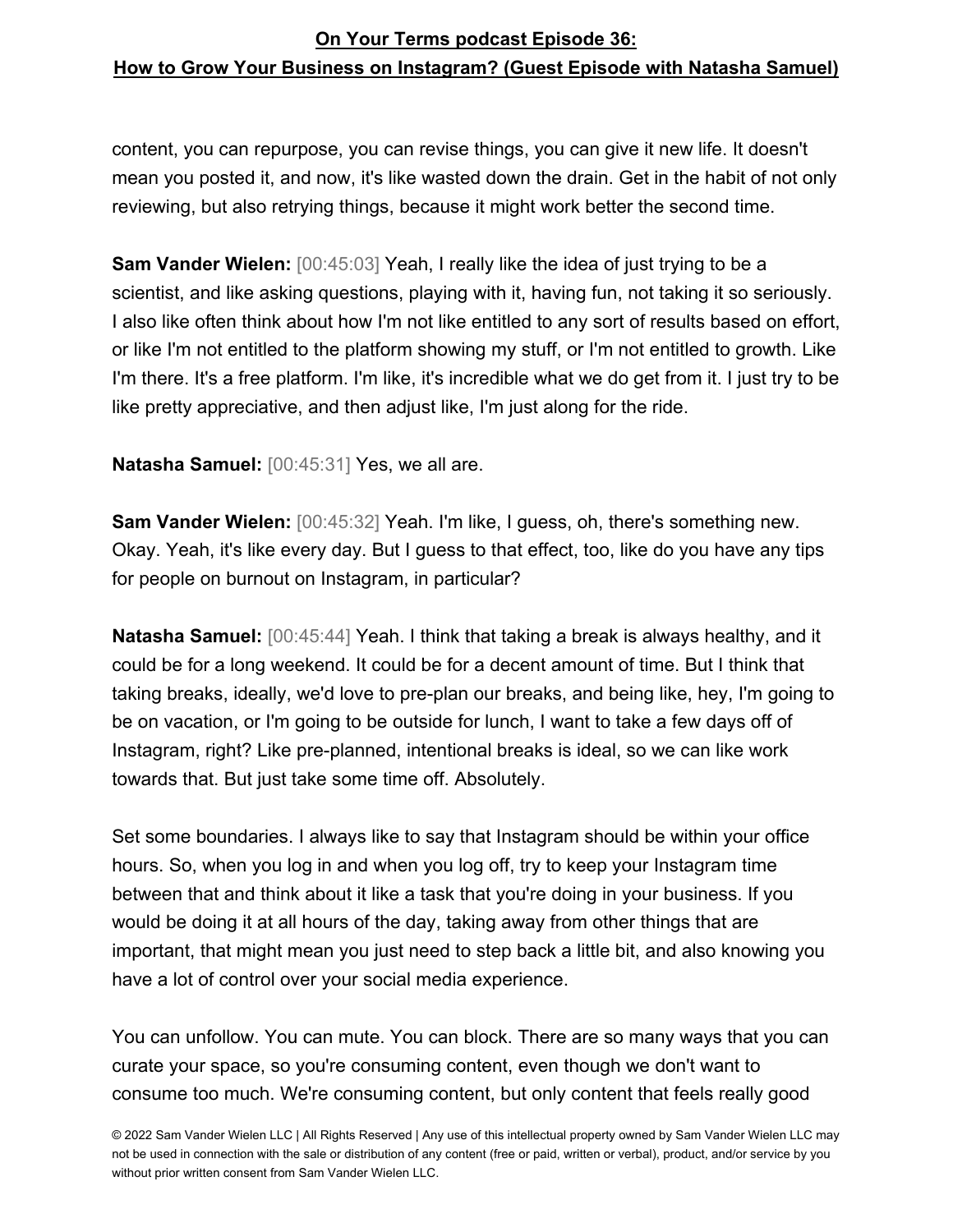#### **On Your Terms podcast Episode 36:**

#### **How to Grow Your Business on Instagram? (Guest Episode with Natasha Samuel)**

and helpful for our ultimate goals and the connections we want to make on the app. So, I feel like those things have been really helpful.

And like the most actionable thing is like if you have an iPhone, or I know they have the same settings on Android, is like, go in, look at your downtime settings, look at your do not disturb settings, your time limits. There are so many great things you can set up that will literally tell you to stop doing things on social media, which is always really helpful for me. So, yeah, that's definitely what I like to do.

**Sam Vander Wielen:** [00:47:18] Do you have a time limit app set for Instagram?

**Natasha Samuel:** [00:47:21] Yes, I have one set for Instagram for two hours and TikTok for 30 minutes.

**Sam Vander Wielen:** [00:47:25] That's a good idea, yeah.

**Natasha Samuel:** [00:47:27] Tiktok, we need to have it low, because if you go past an hour, it's, yes, a rabbit hole.

**Sam Vander Wielen:** [00:47:32] Yeah, that's what I hear from people, they're like, I just got pulled into TikTok for like hours. I'm like, oh, my God. It's so funny, yeah.

**Natasha Samuel:** [00:47:38] Yeah.

**Sam Vander Wielen:** [00:47:39] Yeah. Thank goodness for those controls, I suppose. Yeah. Well, so before we go today, too, you and I were talking before we hopped on, I think it would be really helpful for you just to share your insights or tips that you have on how we navigate social media as business owners in the midst of a crisis, a social justice movement, like the world feeling very heavy, and I know a lot of people are just not sure how to show up on social media, and I feel like no matter how somebody does show up, there tends to be like very strong opinions on both sides about how they're doing it wrong, so I would just love to hear your thoughts on that.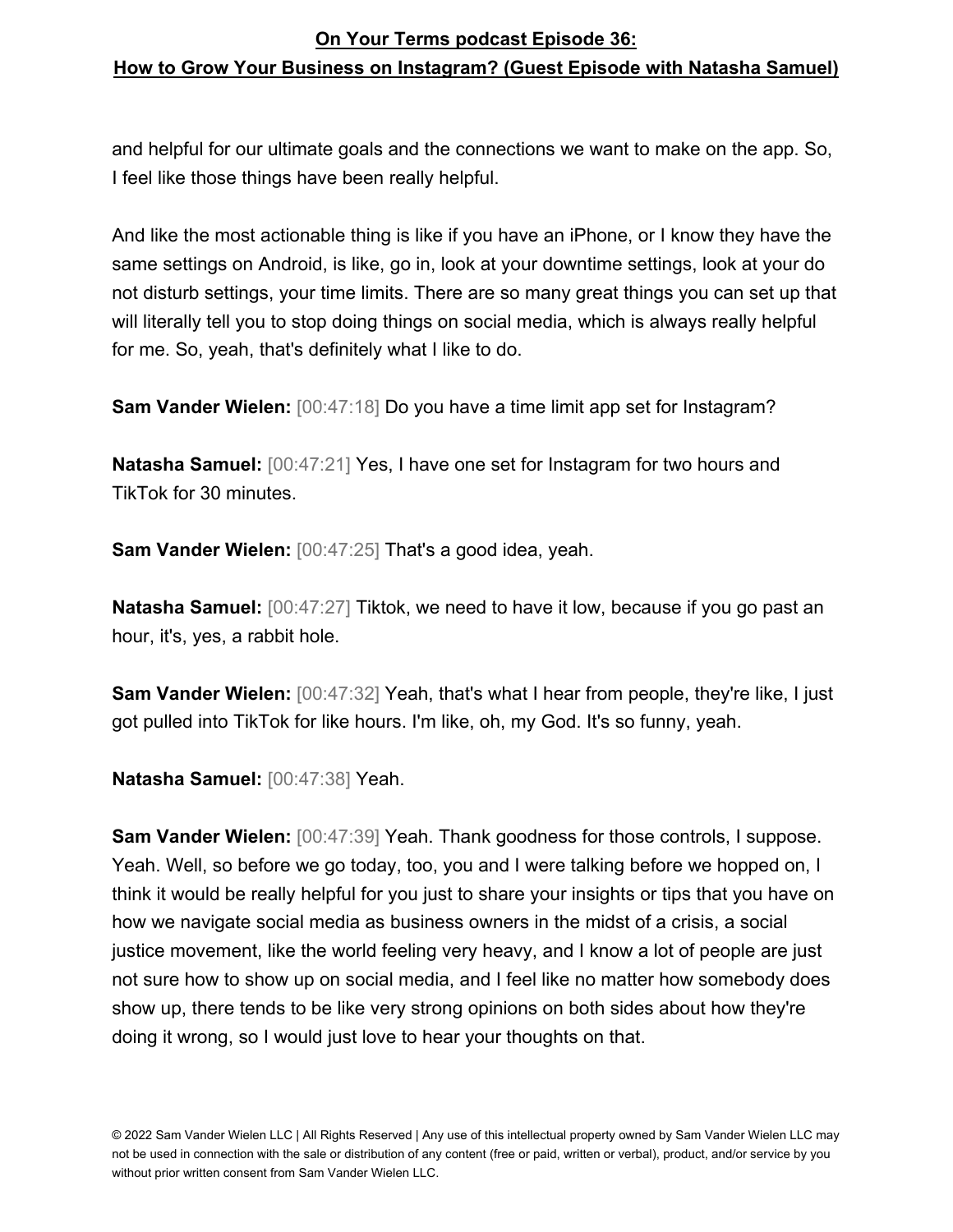**Natasha Samuel:** [00:48:14] Yeah. I think it kind of starts from a place of pausing, I think is the most important thing. And I think back to when I was a social media manager, that was the first thing I ever did. I didn't react. I didn't create a post, I didn't freak out. I really just paused, which meant quite literally pausing my content, but also just like taking a step back to absorb what I needed to, but also to take a little bit of a mental break from it all, because you never make your best decisions when you were stressed, emotional, and not in a good state anyway, which we don't want to be, we don't want to be reactive.

And then, I think what's so important is to like lean into what your brand values are, which very well might overlap with your personal values, and know that whatever you feel and want to share is worth sharing, and that it is okay if you might need to take feedback from people and learn, and that there isn't a perfect way to talk about anything, right? Like there's never going to be one perfect way in any situation, no matter what side of the cards you fall on.

So, I think accepting that taking a stand, speaking up on something, pivoting something in lieu of what's happening in the world is always better than not speaking up, especially when it's aligned with something that feels like it's at your core values. But I really think that pausing and being just socially aware is so important. I think like with everything that's going on right now with the war, Ukraine and Russia, I saw something the other day of a creator kind of saying something along the lines, I think we've all seen a lot of quite insensitive things, but I saw a creator along the lines of like, "I just like hope Russia just like backs off", and I'm just like, that maybe wasn't the right response to say for a lot of different reasons.

So, I think like just being thoughtful when responding, and then knowing that things, sometimes, have to go back to "normal" at one point. Like you can do whatever you can, say what you need to say, and then know that things have to keep moving, you have to keep launching, selling, running business, living life. So, yeah, that's my like imperfect advice and take on it, because yeah, it's a weird situation to navigate for all of us.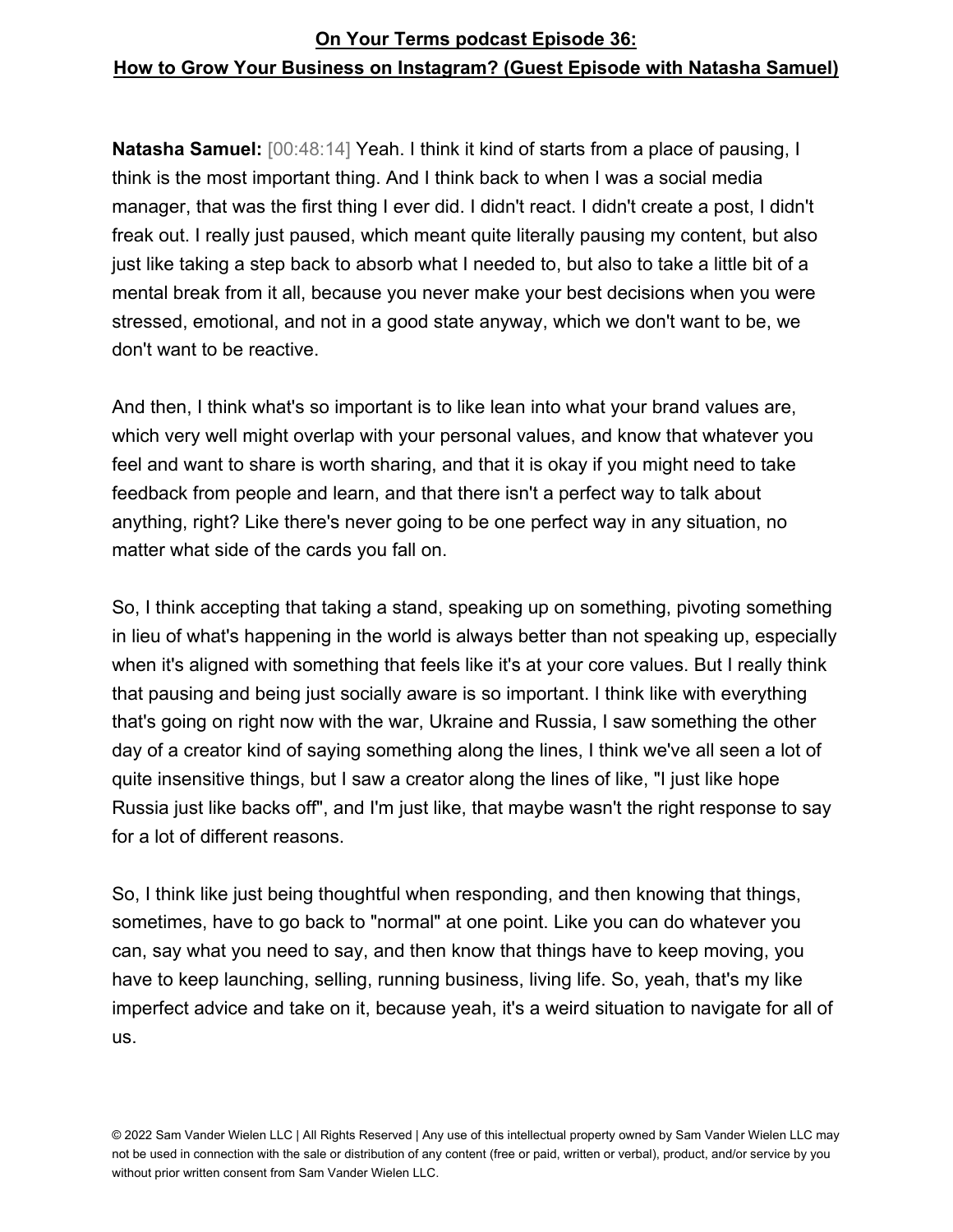**Sam Vander Wielen:**  $[00:50:41]$  Yeah, for sure. I think the pausing is so helpful, and I think it's just helpful for you to share that there's not a perfect way. And it also feels like such a fine line and a balance of like you saying something, and being socially aware, and standing with your values, both personal and business, and also not shifting into like a political correspondent every time something is going on. Like I'm not looking to the people who I follow on Instagram, who are like business coaches or like, I don't know, marketing experts, Youtube experts, I'm not looking to them, be like, so what's going on in Ukraine?

Like I will go to my news sources for this, but like to know that those people acknowledge it, to your point, and that they're not being so insensitive, as to like I've seen some things that I've felt a little like, there was just a lack of acknowledgement, which made me feel like you're a bit out of touch, right? And that just then wouldn't align with me wanting to work with that person. Doesn't make them like a bad person, I just don't want to—yeah, it's just not who I'd want to pay money, I suppose. Yeah.

**Natasha Samuel:** [00:51:36] Absolutely. Yeah.

**Sam Vander Wielen:** [00:51:36] But I know like a lot of friends have shared that they feel this pressure to then like speak about it constantly, to be like giving running updates, or just sharing like tons of graphics. You see at this time, like everybody just turns to re-sharing posts on Stories.

**Natasha Samuel:** [00:51:50] Yeah. I think it just comes down to saying what you feel like you need to say about the situation, and then knowing that eventually, you have to move on, and that, yeah, if you get negative feedback for whatever reason, that's okay, they're probably not a good fit for your community anyway. And I know it's hard to take and absorb, but it goes back to that, there's never a right way. I mean, even like this is like not as hard hitting issue, but I do a clothing rental, because I'm a content creator, I do a lot of speaking, and I'm still figuring out my personal style.

So, it feels like one of the more sustainable options in terms of clothing, my personal choice. And even with that choice, I get people telling me that it's a horrible company, and that I shouldn't do that, and that it's actually not better for the environment. So, even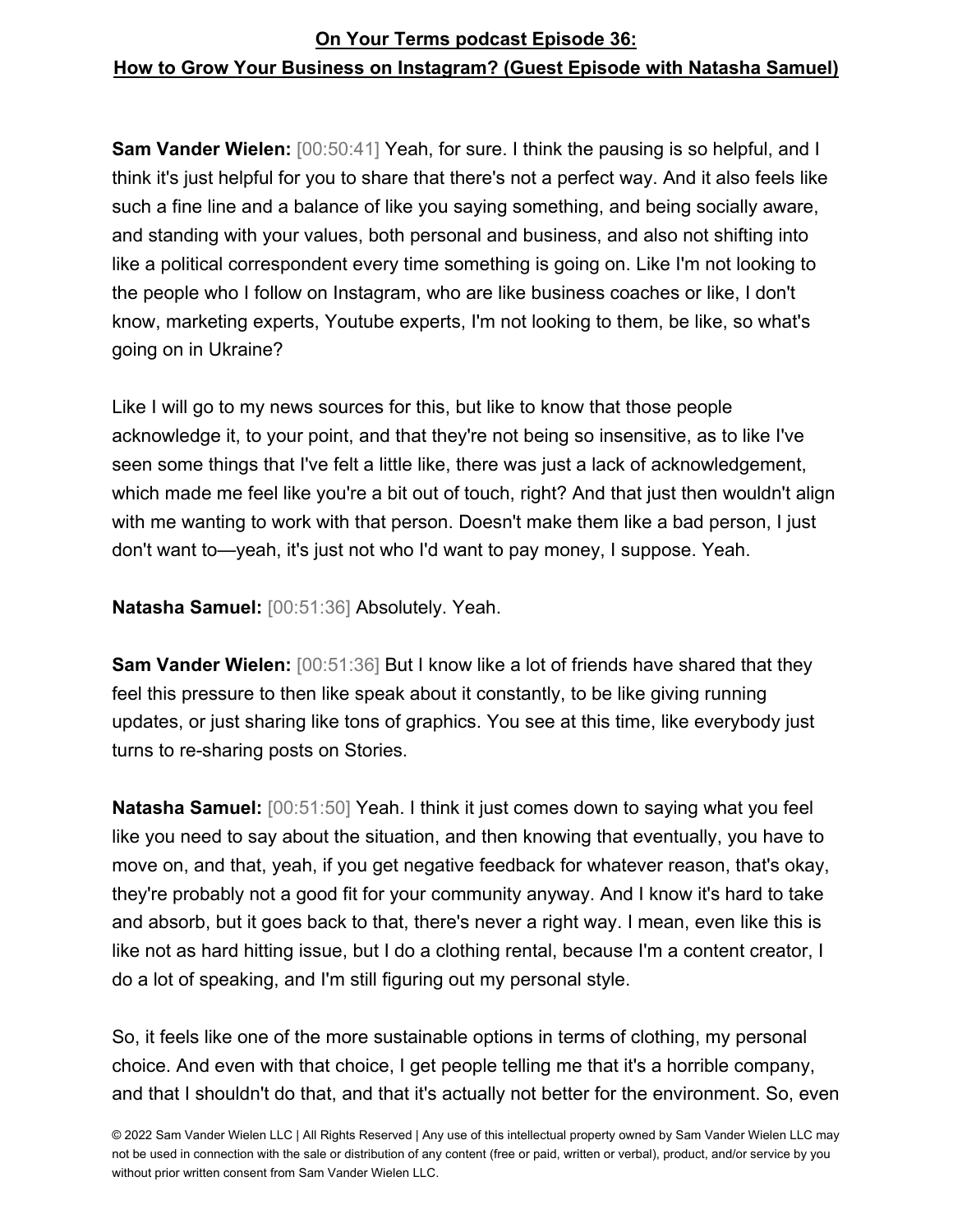with things that aren't as important as a war, people aren't always going to agree with you, and that is okay, knowing that deep down inside, if you feel like this is my values, this one feels good, I'm going to say it and be at peace with that, then that's all you had to do, and you're good, you can move on.

**Sam Vander Wielen:** [00:52:56] Yeah, exactly. Call it a day. Yes, exactly. This is like when I would post about my dad having cancer, and people would be like, "He shouldn't be eating that", and he really shouldn't be having sugar, and I'd be like, "Well, he has terminal cancer, so we're going to eat this banana cream pie and we're going to call it a day, but thanks for your opinion".

**Natasha Samuel:** [00:53:11] Yes, exactly.

**Sam Vander Wielen:** [00:53:13] Now, I actually put a little disclaimer that says, I'm not looking for feedback on my father's nutritional habits.

**Natasha Samuel:** [00:53:20] Yeah. And I think that also speaks to being a thoughtful consumer, right? Like even before I had a "following", like I remember, you'd see something, and maybe you'd ask for a link or you'd want to give a suggestion, and you have to realize like, would you randomly like poke someone in the grocery store line, and say, actually, you shouldn't be eating that, and people do that, which is a whole other thing.

But when we shift how we think about it on Instagram, we realize that I even could be a better consumer in a lot of ways of how I reach out to people or how I message people, because sometimes, people feel like you know someone or feel like you're able to speak on something even from a great place, and that maybe we kind of just need to write the message and just delete it, and then just keep on tapping, keep on scrolling through. So, that even also speaks to that as well, because I think sometimes, we don't even notice it, that we maybe could engage better as well.

**Sam Vander Wielen:** [00:54:12] Yeah, for sure. It's really helpful. Alright. Well, before we close out today, I have a couple of fun Q&As if you're up for it.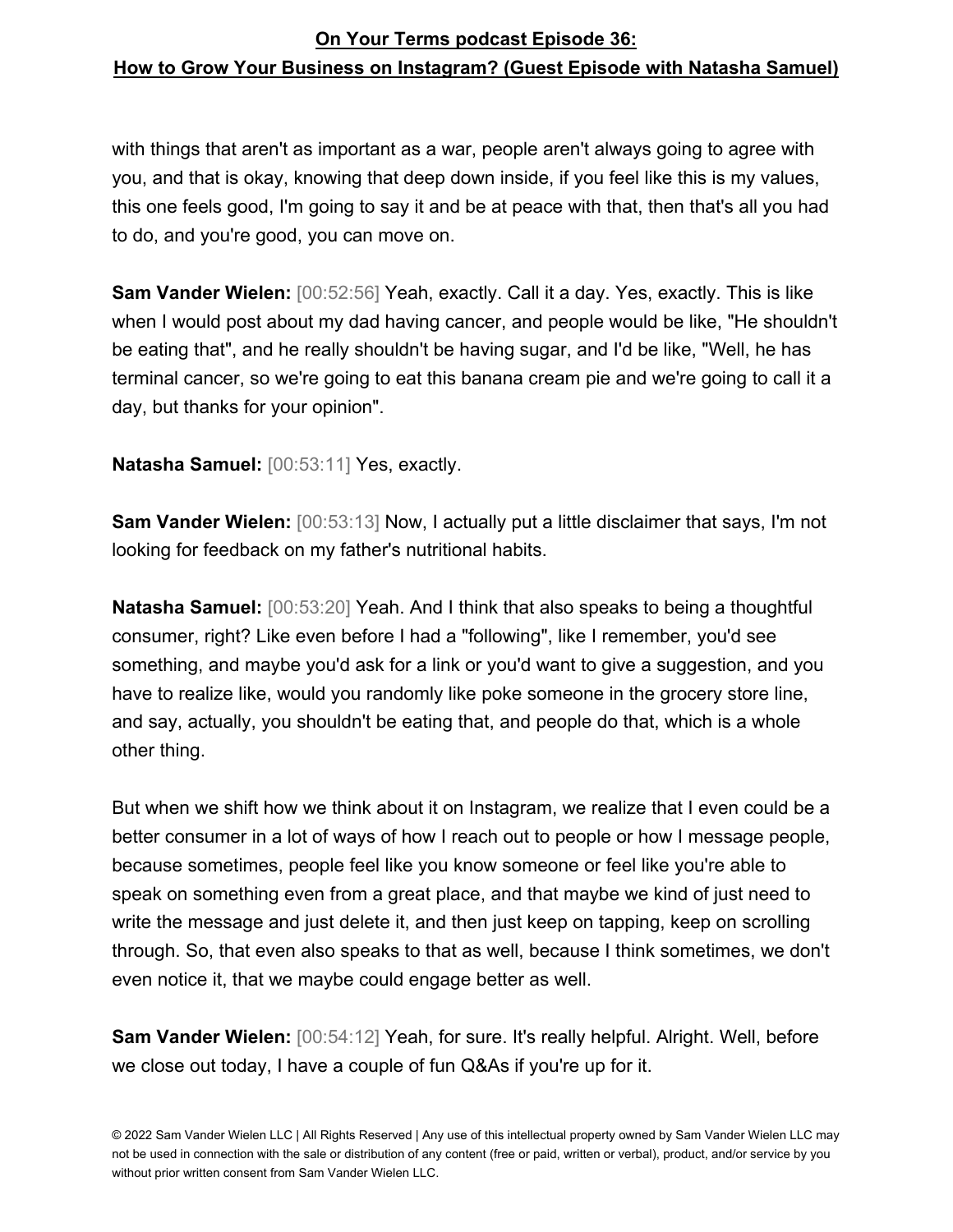**Natasha Samuel:** [00:54:21] Cool.

**Sam Vander Wielen:** [00:54:21] So, would you rather read fiction or nonfiction?

**Natasha Samuel:** [00:54:28] Fiction.

**Sam Vander Wielen:** [00:54:30] Have you read anything lately that you've loved?

**Natasha Samuel:** [00:54:33] Not anything that I've loved with worth noting, I'm discovering some new leads.

**Sam Vander Wielen:** [00:54:37] Shopping for it. Alright.

**Natasha Samuel:** [00:54:39] Yeah.

**Sam Vander Wielen:** [00:54:40] I highly recommend Black Cake. I'm reading it right now and it is so good.

**Natasha Samuel:** [00:54:44] Oh.

**Sam Vander Wielen:** [00:54:44] Yeah, it's really good. I highly recommend. Well, I think I know the answer to this one. But would you rather live at the beach, the mountains, or the desert?

**Natasha Samuel:** [00:54:55] I'm going to say the mountains.

**Sam Vander Wielen:** [00:54:57] I thought you were going to say beach, for sure.

**Natasha Samuel:** [00:54:59] I know.

**Sam Vander Wielen:** [00:54:59] Yeah.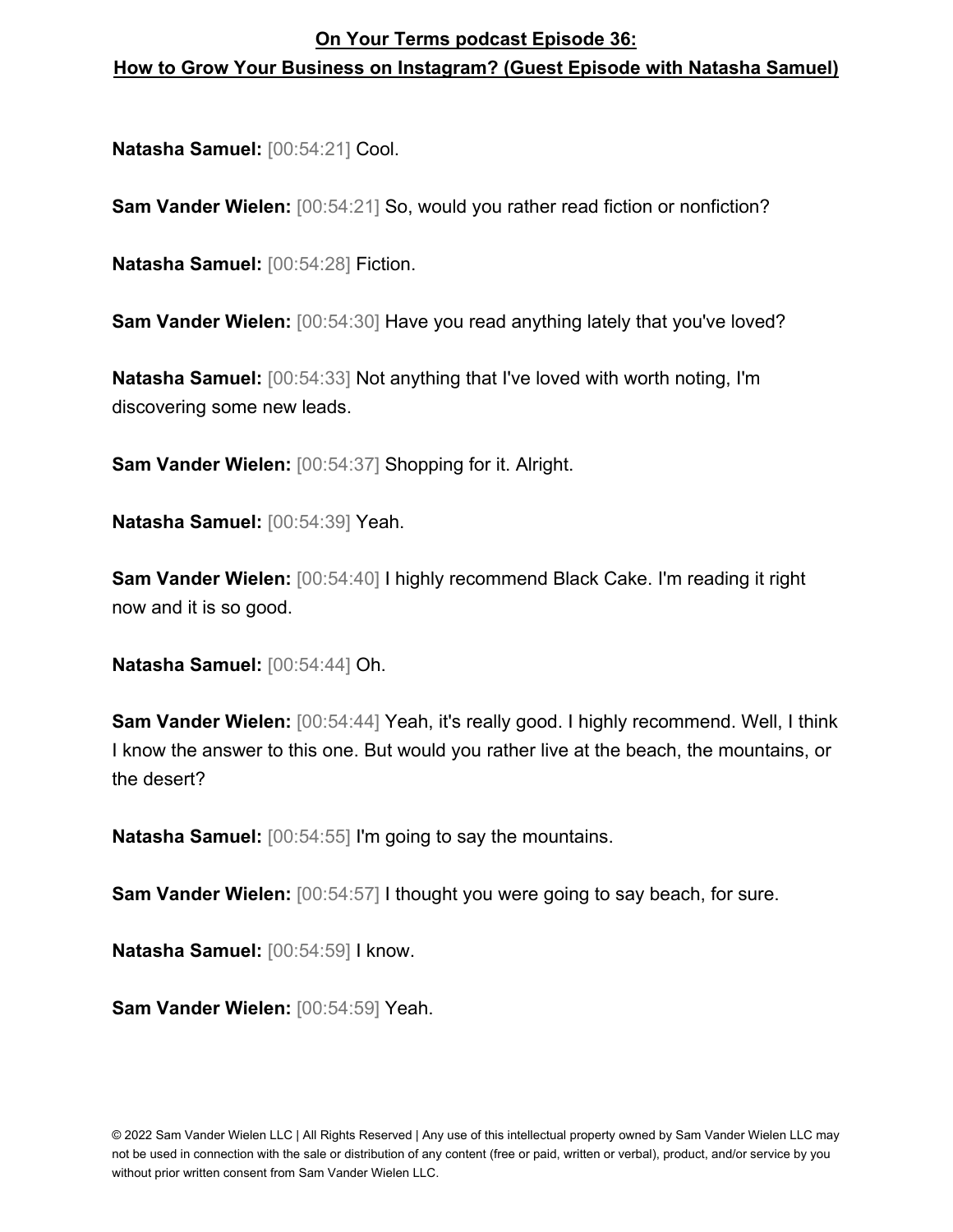**Natasha Samuel:** [00:54:59] No, I can't imagine not living near the water, but there's something about the mountains, so that's more of a desire. You want what you don't have, I guess you could say.

**Sam Vander Wielen:** [00:55:10] Yeah, you grew up around it, so you're used to it, so you could try something different now. Has there been any place that you've been to that was like really mountainous that you loved?

**Natasha Samuel:** [00:55:18] Oh, Washington State. Loved it. Oh, my gosh.

**Sam Vander Wielen:** [00:55:21] That's cool.

**Natasha Samuel:** [00:55:22] Want to move every day, but it's kind of on the whole other side of country,

**Sam Vander Wielen:** [00:55:25] Yeah, that whole thing. Yeah. I hear it's like crazy expensive, too, but that's why—and like very hard to find housing, but that's like everywhere now.

**Natasha Samuel:** [00:55:33] Yes.

**Sam Vander Wielen:** [00:55:33] Yeah. Well, I have to add an option to this one, but would you rather order coffee, tea, or in your case, matcha?

**Natasha Samuel:** [00:55:41] Matcha. I would say matcha. When I am drinking out, though, I often will get a latte. I do love a good latte.

**Sam Vander Wielen:** [00:55:46] You drink coffee? That's breaking news.

**Natasha Samuel:** [00:55:48] I drink coffee, but I love an at-home matcha. So, at home, matcha, out and about, a latte.

**Sam Vander Wielen:** [00:55:55] What's your latte order, just like a plain latte? Do you put anything fun?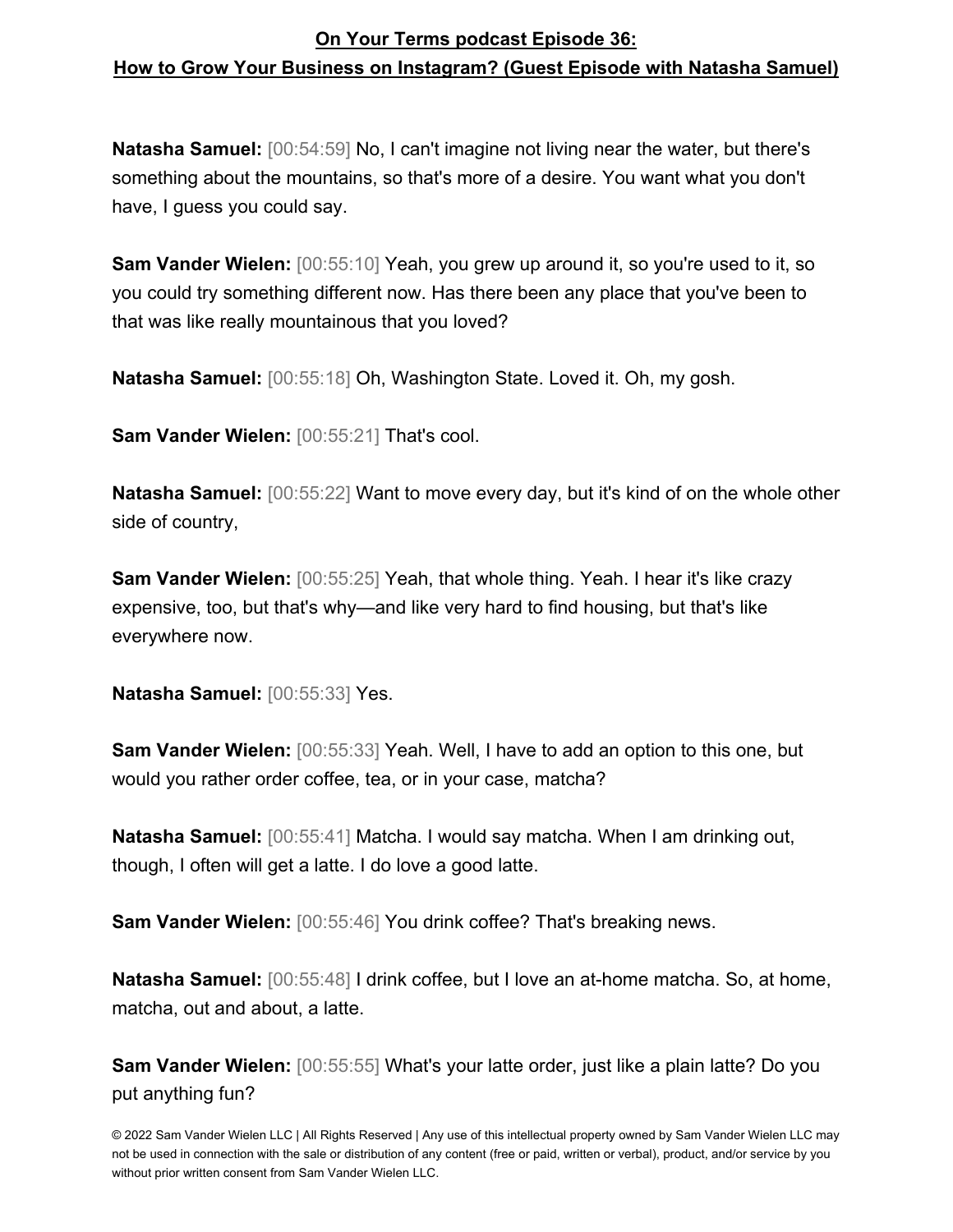**Natasha Samuel:** [00:55:58] Old milk latte, yeah, just basic.

**Sam Vander Wielen:** [00:56:00] Yeah, that's good. Yeah, that sounds good. This one's very controversial to everyone who's been on the podcast. When you cook, do you clean up as you go or clean up at the end?

**Natasha Samuel:** [00:56:11] We should ask Marlin what I do. I try to clean up as I go. That is the intention, yes.

**Sam Vander Wielen:** [00:56:22] Whether or not that's always the end result is yet to be determined.

**Natasha Samuel:** [00:56:26] Yes.

**Sam Vander Wielen:** [00:56:26] Alright. Tell Marlin he can submit his formal response to us, we'll include it. And last but not least, would you rather hit up a fancy restaurant or the best food truck?

**Natasha Samuel:** [00:56:37] Best food truck, easily. Oh, yeah.

**Sam Vander Wielen:** [00:56:39] So good. I know. Are there good ones in Florida that you like?

**Natasha Samuel:** [00:56:43] Yes. We actually just went to a whole taco festival, full of food trucks, food and taco.

**Sam Vander Wielen:** [00:56:47] That sounds amazing.

**Natasha Samuel:** [00:56:48] It was amazing. It was my dream.

**Sam Vander Wielen:** [00:56:50] Yeah, that sounds like an amazing food truck heaven. Yeah, that's awesome. Alright. Well, before you go, I would love for you to share with